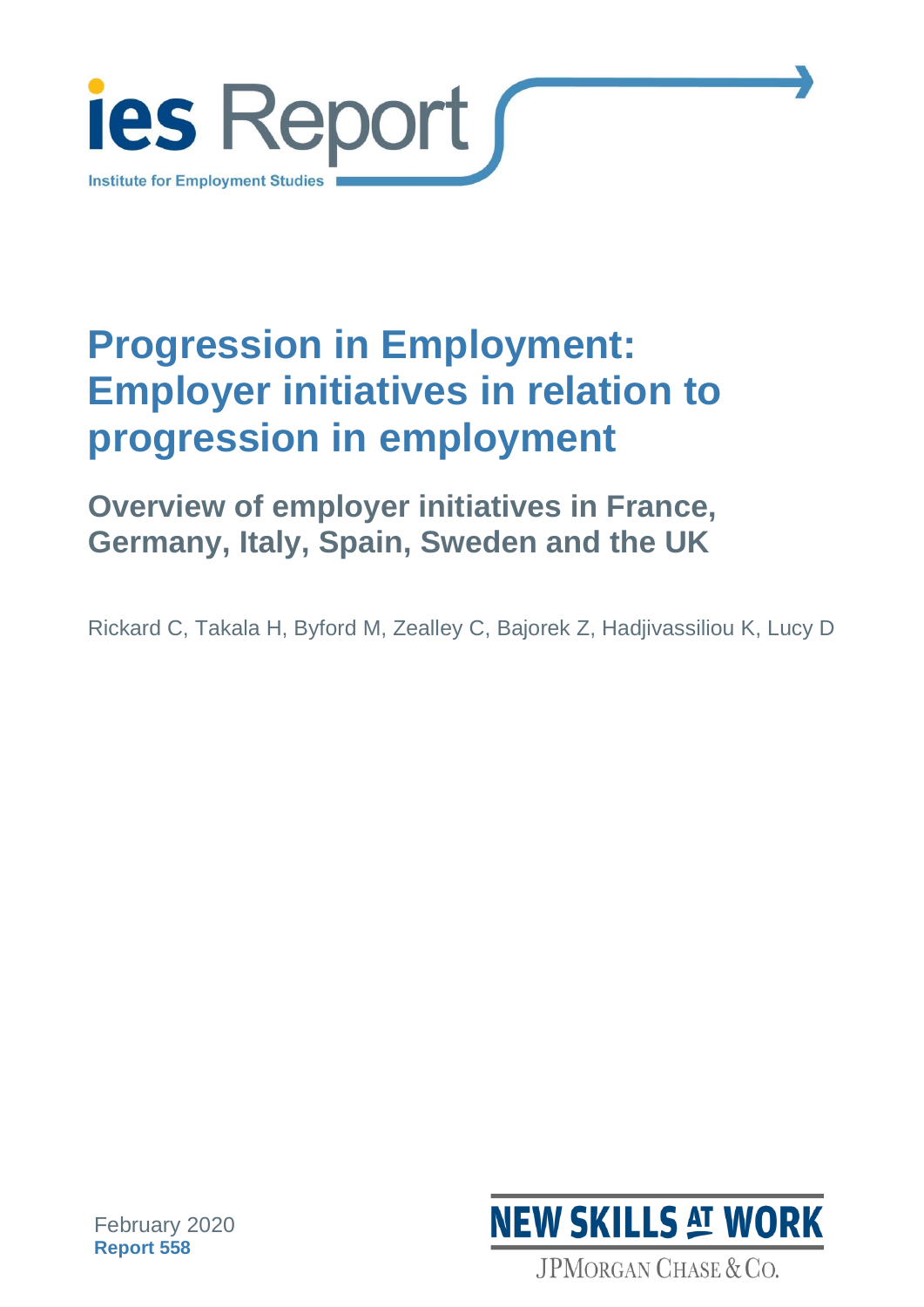### Institute for Employment Studies

IES is an independent, apolitical, international centre of research and consultancy in public employment policy and HR management. It works closely with employers in all sectors, government departments, agencies, professional bodies and associations. IES is a focus of knowledge and practical experience in employment and training policy, the operation of labour markets, and HR planning and development. IES is a not-for-profit organisation.

### About this report

This report is published by IES with the support of J.P. Morgan under their global New Skills at Work initiative.

New Skills at Work is J.P. Morgan's signature initiative designed to help equip people in communities around the world with the skills they need to compete for quality well-paid, and in-demand, jobs. In 2013, New Skills at Work 1.0, committed \$250 million investment over 5 years, helping nearly 150,000 individuals globally and including \$30 million committed to the Europe, the Middle East and Africa (EMEA) region. In March 2019, New Skills at Work 2.0 was launched as a \$350 million, five-year global commitment to prepare people around the world for the future of work. This commitment will focus on creating economic mobility and career pathways for underserved populations, and, for the first time, connects clearly to the firm's own talent practices, by supporting partnerships between the firm and leading educational and research institutions to further forecast emerging skillsets in the financial services industry and enable new training programs to prepare the firm's workforce for changes in technology and business.

While this report has been supported by the J.P. Morgan, the contents and opinions in this paper are those of IES alone and do not reflect the views of J.P. Morgan, JPMorgan Chase & Co, or any of its affiliates.

Institute for Employment Studies City Gate 185 Dyke Road Brighton BN3 1TL UK

Telephone: +44 (0)1273 763400 Email: askIES@employment-studies.co.uk Website: www.employment-studies.co.uk

Copyright © 2020 Institute for Employment Studies

IES project code: 01023-4975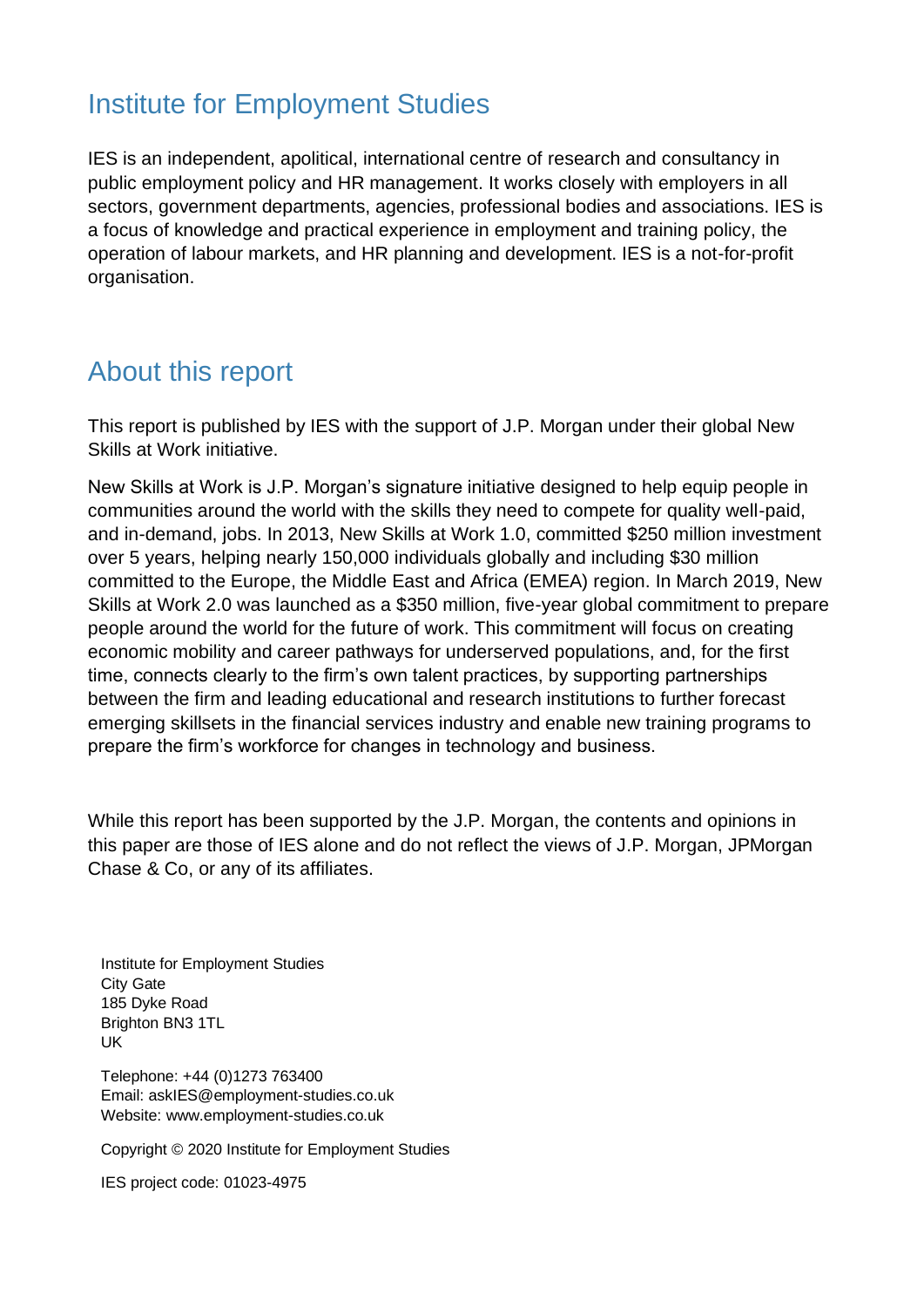### **Contents**

| 1            |                         |                                                                        |    |  |
|--------------|-------------------------|------------------------------------------------------------------------|----|--|
| $\mathbf{2}$ |                         |                                                                        |    |  |
|              | 2.1<br>2.2              |                                                                        |    |  |
| 3            |                         |                                                                        |    |  |
|              | 3.1                     |                                                                        |    |  |
| 4            |                         |                                                                        |    |  |
|              | 4.1.2<br>4.1.3<br>4.1.4 |                                                                        |    |  |
| 5            |                         | Why focus on employer practice in progressing low-skilled workers?  13 |    |  |
| 6            |                         |                                                                        |    |  |
| 7            |                         |                                                                        |    |  |
|              | 7.1<br>7.2<br>7.2.1     |                                                                        |    |  |
| 8            |                         |                                                                        |    |  |
| 9            |                         |                                                                        | 30 |  |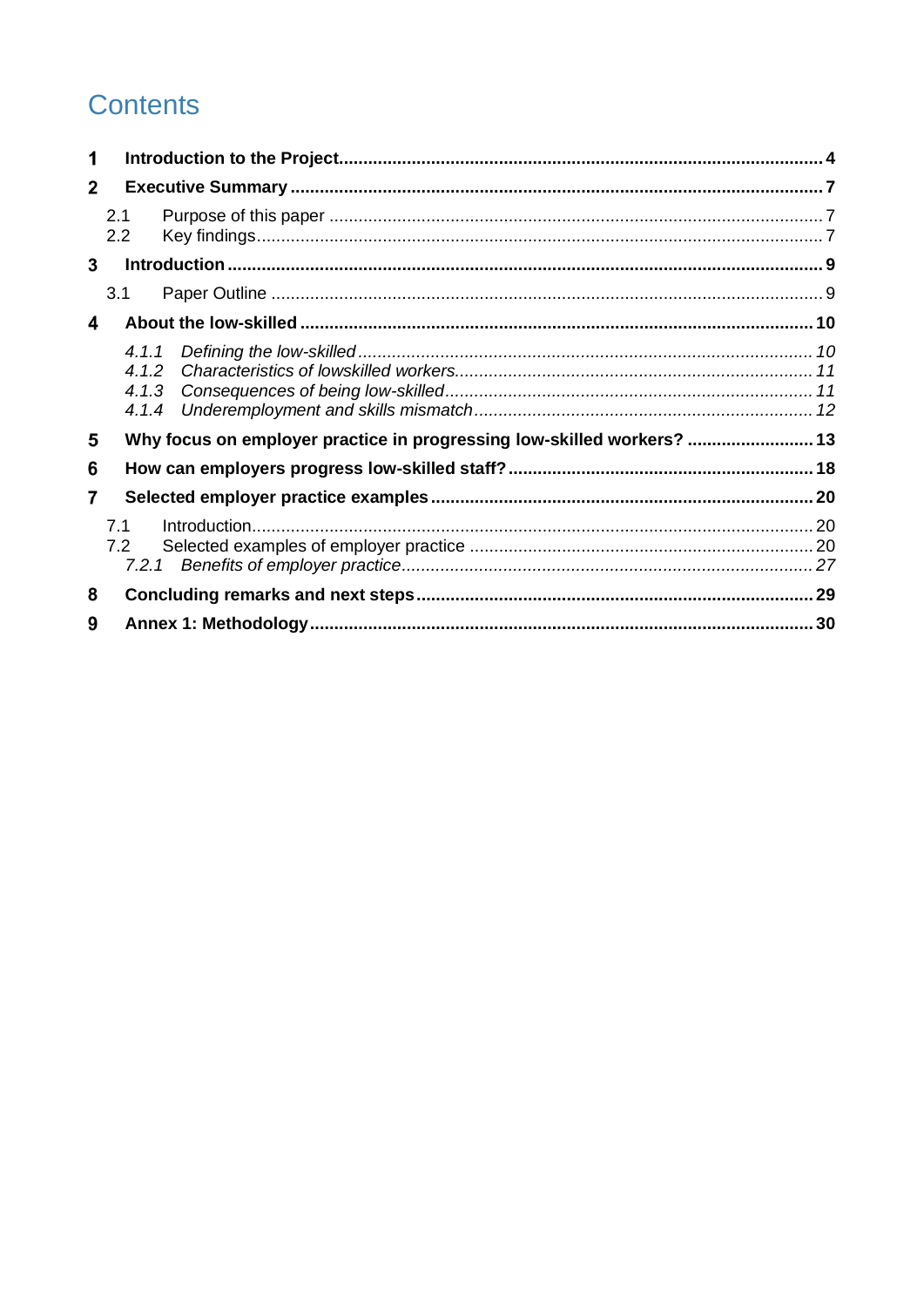## <span id="page-3-0"></span>**Introduction to the Progression in Employment (PIE) project**

The Progression in Employment project, of which this paper forms a part, is designed to capture evidence and insights on developing and implementing upskilling pathways for low-skilled adults. The project aims to identify effective employer practice in supporting the in-work progression of adults in low-skilled and low-paid work, and to share the learning from this practice with employers through the creation of an employer toolkit and a range of dissemination activities.

The project is particularly timely and relevant given:

- The increasing risk of in-work poverty since the recession in 2008 (Eurofound, 2017).
- Job polarisation, characterised by demand for high volumes of high-skilled and lowskilled jobs, and reduced demand for jobs requiring intermediate skills, which is affecting internal career ladders and creating challenges for people with lower skills who want to progress.
- Low-skilled adults are less likely to participate in training (OECD, 2019). This is likely a reflection of both worker attitudes toward training and the lack of opportunities offered by employers to low-skilled workers (Kyndt et al, 2013).
- There are persistent mismatches between employer skills requirements and the available talent pool. Comparative analysis has shown 14 types of critical skills shortages in the UK, 15 in Germany and Spain, eight in Sweden, two in Italy and two in France.
- The Fourth Industrial Revolution is changing and is predicted to reshape the world of work and labour markets. People with low skills are typically the most vulnerable to the effects of labour market change.
- Comparative analysis of institutional contexts, national policy and employer choices show very different prospects for progression in different countries (Gautie and Schmitt, 2009), suggesting the value of sharing learning to support better practice.
- Career progression to higher skilled roles can offer higher salaries, better working conditions, job satisfaction, greater challenge and interesting work. Progression can also provide a platform to engage in lifelong learning and to access further qualifications.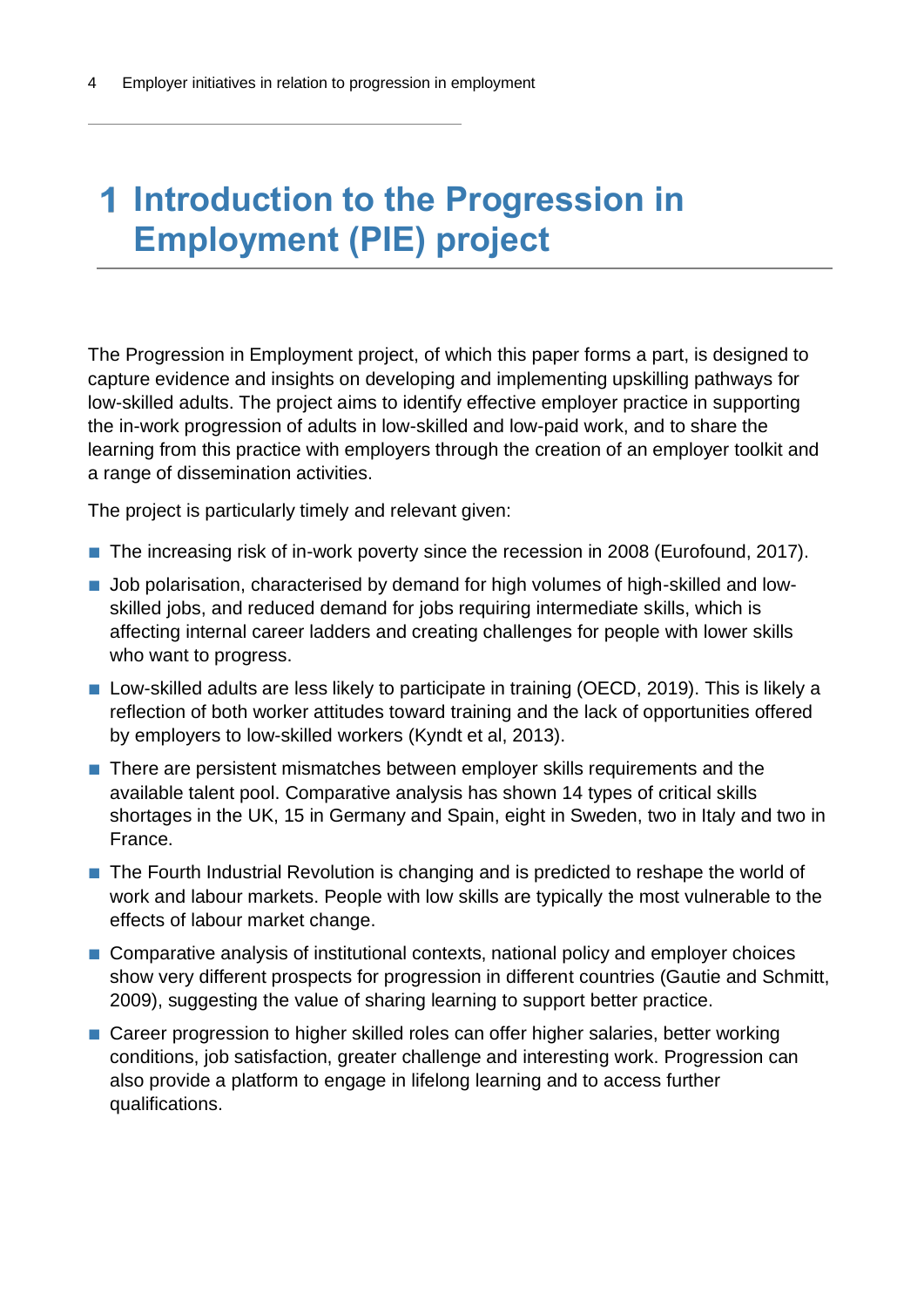The project is focused on four sectors and across six European countries. The four sectors are:

- **●** Retail
- **●** Hospitality
- **●** Health
- **●** Social care

These four sectors have been chosen as they employ significant numbers of low-skilled workers and are sectors that are projected to grow. By 2025, sectoral shares of employment across EU countries is predicted to increase 7.8 per cent in human health and social care activities, by 5.5 per cent in hospitality, and by 6.2 per cent in retail (Cedefop, 2017). These sectors are also increasingly affected by technological change.

The six countries are:

- **●** Germany
- **●** Spain
- **●** France
- **●** Italy
- **●** Sweden
- **●** United Kingdom

This paper is one of a series of research papers. This paper presents practical examples of employer initiatives to support progression of low-skilled, low-paid workers across the six countries drawn from publicly available sources.

The other project outputs focus on the following aspects:

- policy briefing this paper looks at why employment progression matters, and provides a brief overview of the different policy levers available and the emerging evidence around what works;progression in employment: a cross-country data analysis: this paper explores what is known about the progression of low-skilled workers across the six countries from available survey datasets. The analysis builds on previous work by isolating the effect of low skills on progression rather than a simple descriptive analysis of how low-skilled workers fare in the labour market;
- using behavioural insights to promote progression in employment this paper explores the potential application of behavioural insights or 'nudge' approaches to promoting progression for low-skilled, low-paid workers;
- $\blacksquare$  employer toolkit the toolkit provides example case studies and a range of HR tools and techniques that employers can use to support the progression of low-paid, lowskilled workers;
- $\blacksquare$  case study collection this provides example employer case studies of action to improve progression in the workplace in each of the six main countries and three sectors included in the Progression in Employment project;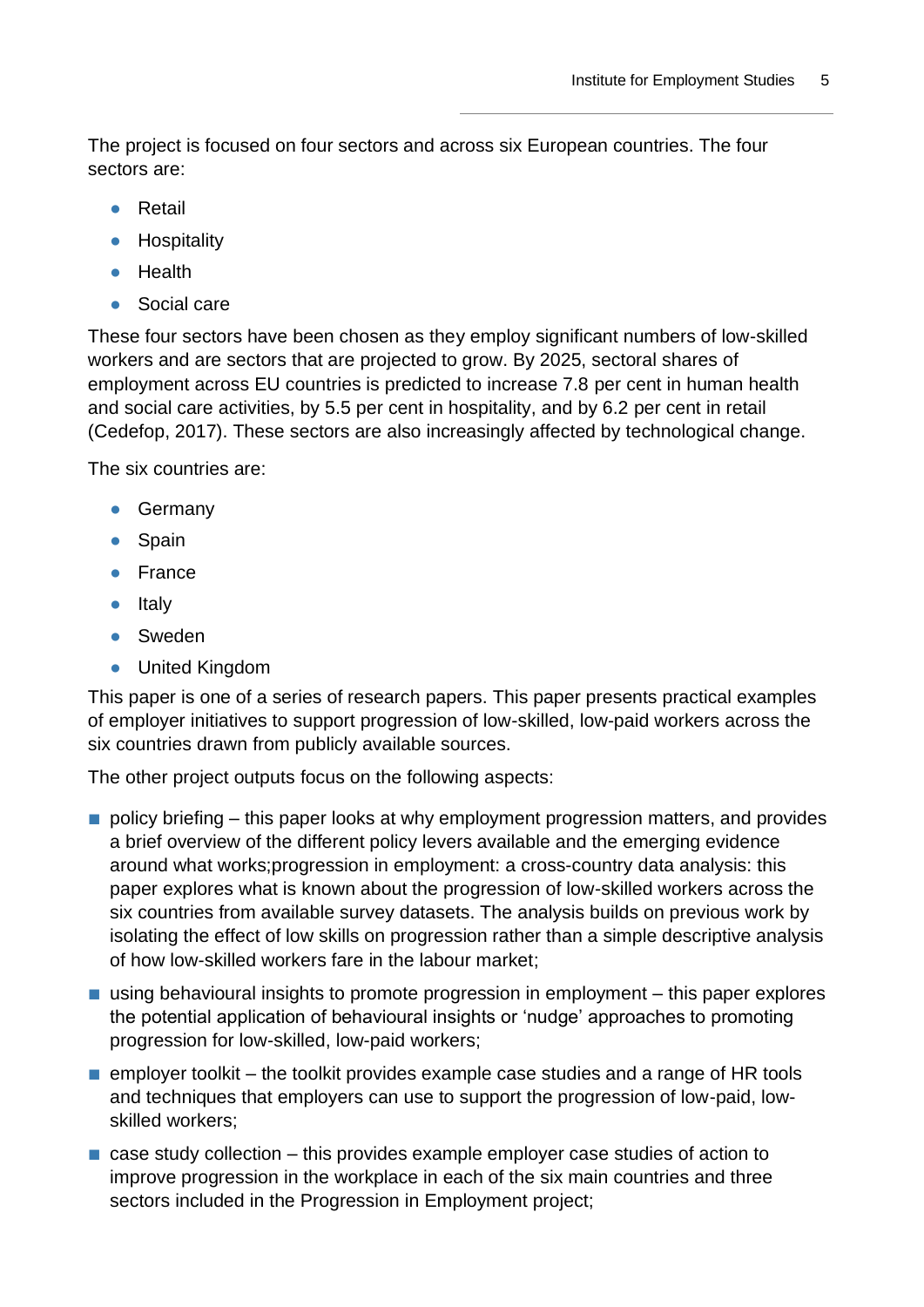■ progression in employment (Main Report) – this will summarise findings from across all phases of the project, and incorporate in-depth employer case studies of progression.

We hope the project, through widespread communication of promising and effective employer practice, by employers of all sizes, will encourage other employers to take action to support the progression of low-skilled, low-paid workers.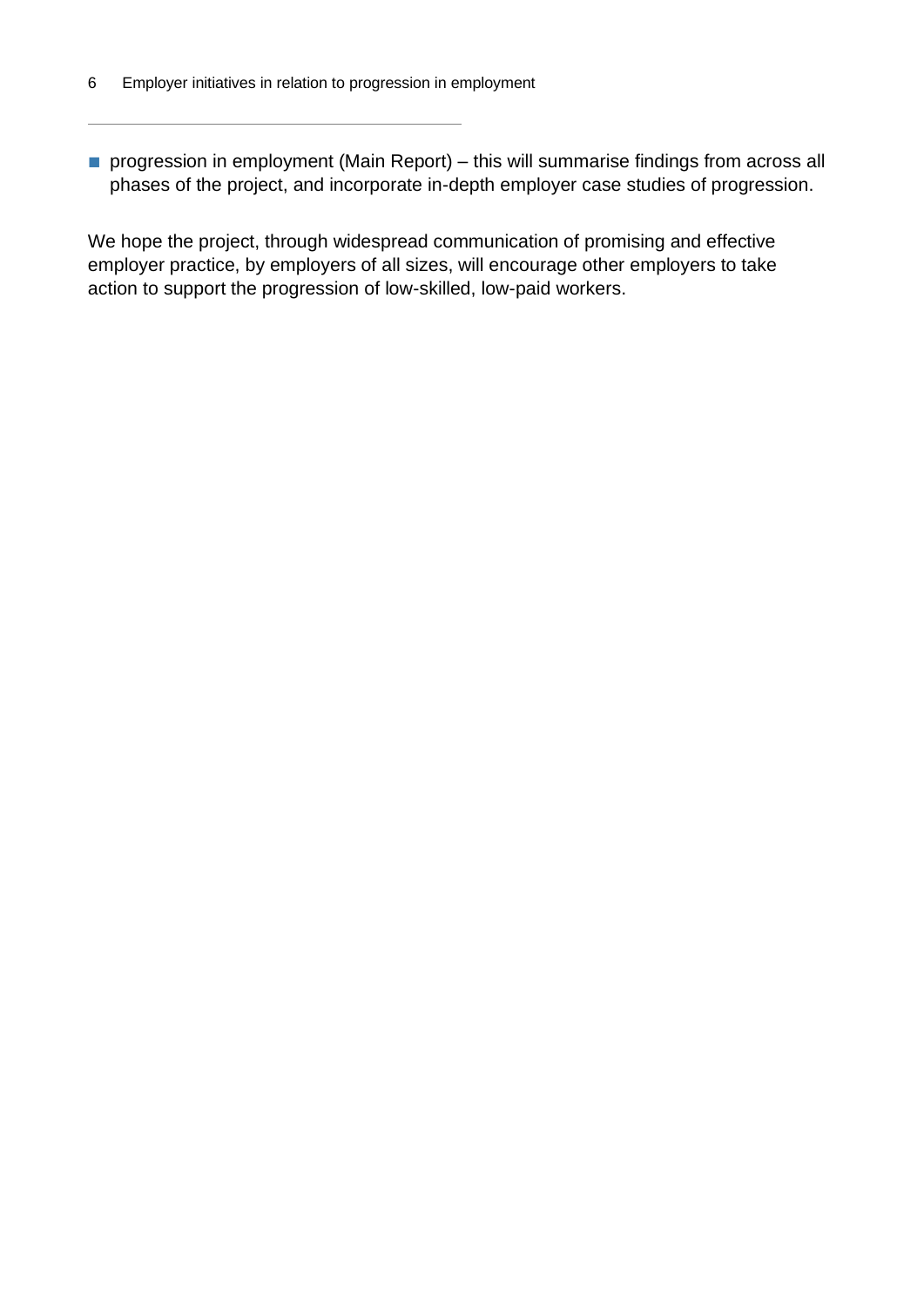## <span id="page-6-0"></span>**Executive summary**

### <span id="page-6-1"></span>**2.1 Purpose of this paper**

This paper provides an overview of what is known about current employer practice with respect to progressing low-skilled staff. The paper also provides selected examples of promising employer practice in progressing low-skilled staff across six countries (Sweden, UK, Germany, France, Spain and Italy) and in four key sectors (retail, hospitality, health and social care). The examples have been collated from publicly available data. Later phases of the project will seek to provide more in-depth examples from 'live' case studies with large and small organisations operating in the same sectors and countries.

### <span id="page-6-2"></span>**2.2 Key findings**

There are examples of positive employer practice in supporting the progression of lowskilled workers in the retail, health, social care, and hospitality sectors. This is in spite of the many challenges and barriers to supporting progression in what are typically very challenging, competitive environments.

Examples include:

- the redesign of jobs to facilitate the progression of part-time workers into management roles;
- structured career development pathways mapping different roles, the competencies required in different roles, and the training and development opportunities that facilitate movement between the roles;
- contracted minimum hours to address underemployment and reduce costly turnover;
- $\blacksquare$  the creation of specialist roles, training and pay associated with these roles;
- multi-organisation collaborations to support individuals to build a career within a particular sector;
- regular career conversations and the development of line management capability.

There are other examples of positive employer practice, and our in-depth case study work will no doubt identify further examples as well as providing greater depth to some of those covered in this paper.

Across the examples identified, there are indications of benefits for both employers and individuals. For example, for businesses, there are gains to be had from reduced costs associated with unwanted turnover, improved and more consistent service quality, as well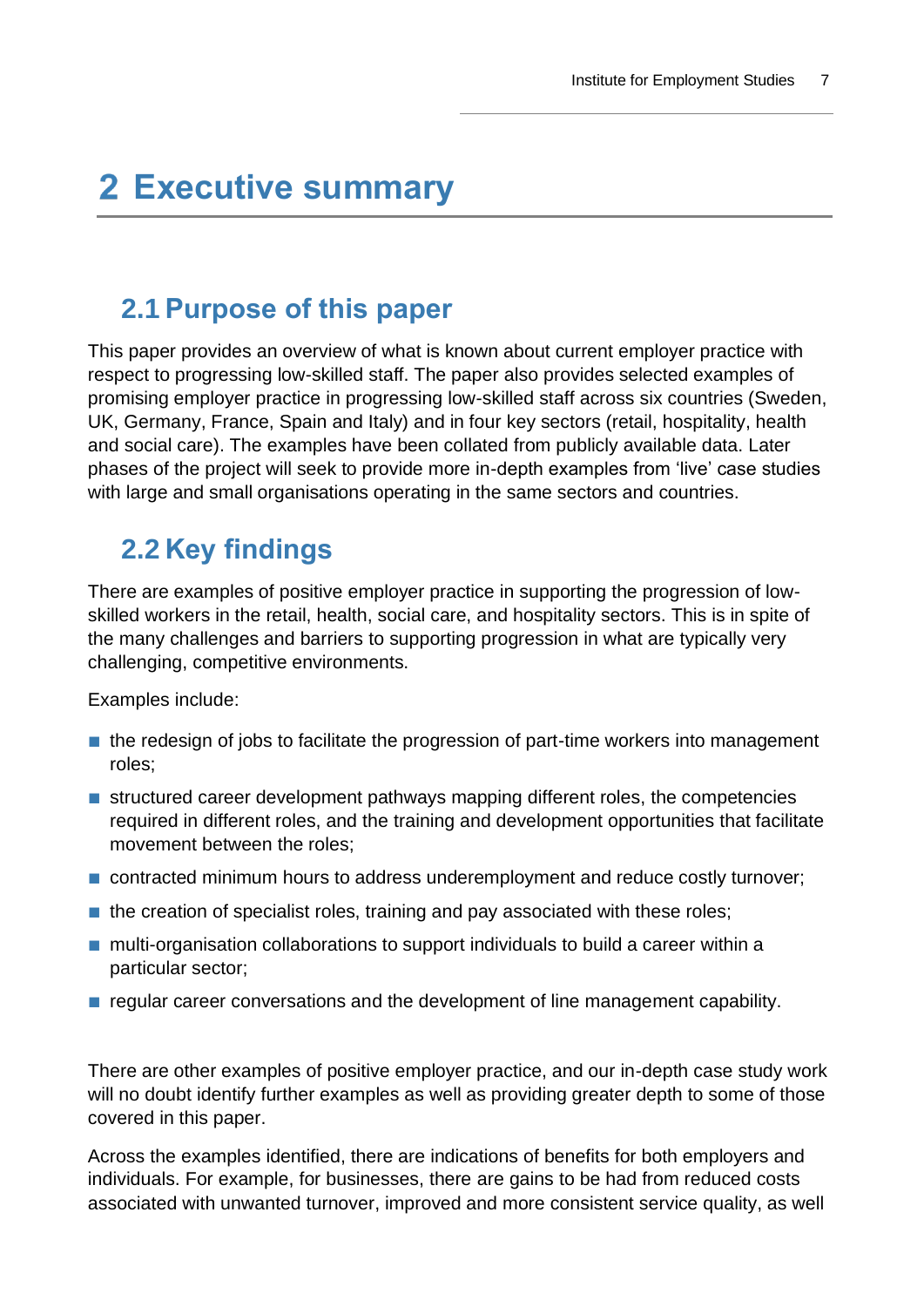as a supply of future managers who understand the values, routines and practices of the business. For individuals, benefits include increased (specialist) skills, pay increases, and the opportunity to work in roles that may not, without intervention, have been possible.

The next stage of the research will capture in-depth employer examples of practice to support the progression of low-skilled workers, exploring some of the challenges overcome, the trade-offs made, the benefits realised and the learning that can be shared.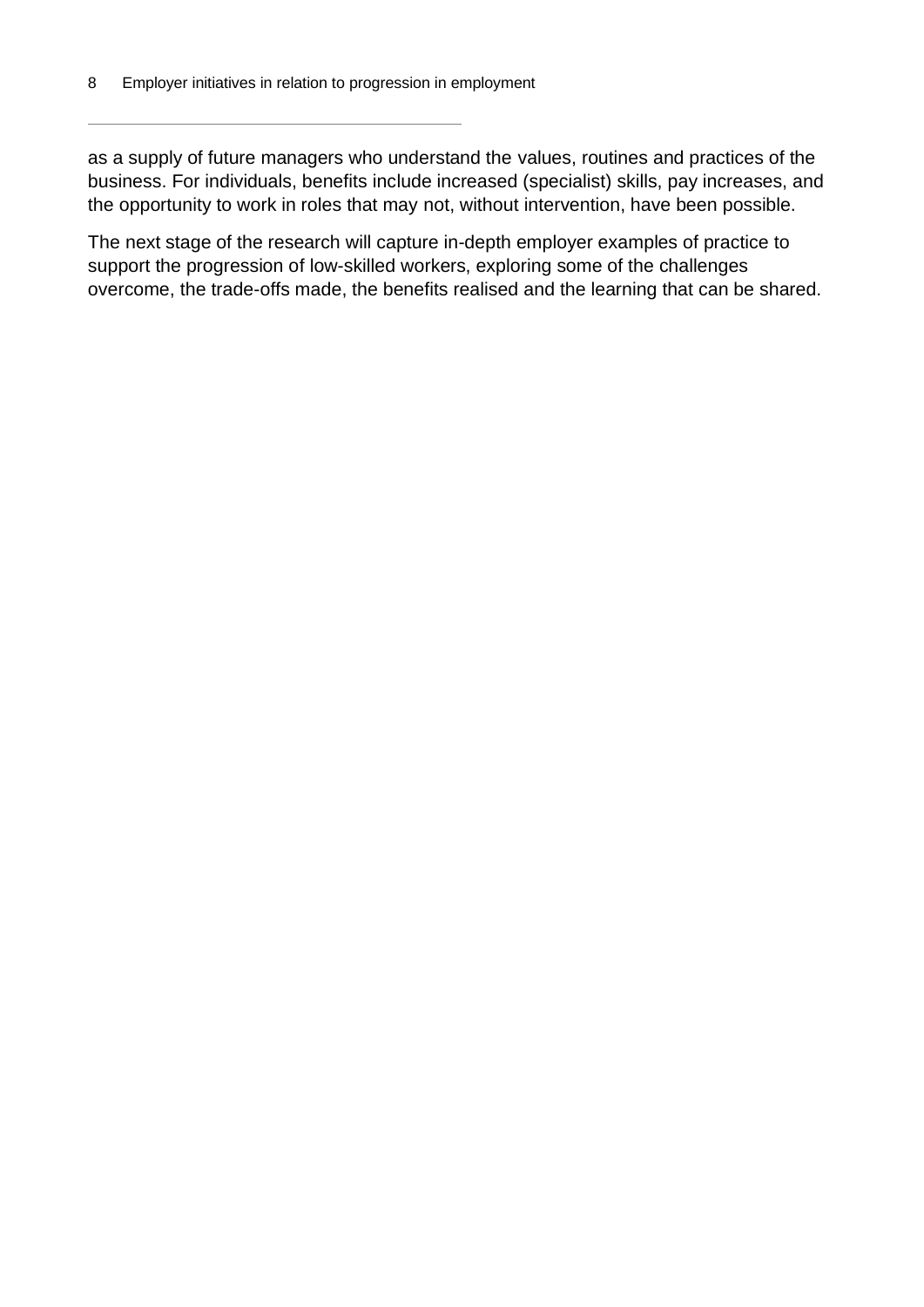## <span id="page-8-0"></span>**Introduction**

### <span id="page-8-1"></span>**3.1 Paper outline**

The paper is structured as follows:

- section 4 looks briefly at definitions of low skill, characteristics and consequences of being low-skilled;
- section 5 outlines the different arguments for focussing on upskilling of low-skilled workers, and some of the challenges that have been identified in making upskilling a reality;
- section 6 provides a brief outline of a range of employer practices that can help support the development in work of low-skilled workers, and some of the factors that support their implementation;
- section 7 collates examples of promising employer practice identified through publically available sources or from the early stages of case study collection (future phases of the project include the publication of 18 in-depth employer case studies). This section also briefly summarises some of the benefits for employers and individuals that are identifiable from the case studies;
- section 8 presents some concluding remarks and summarises next steps for the project.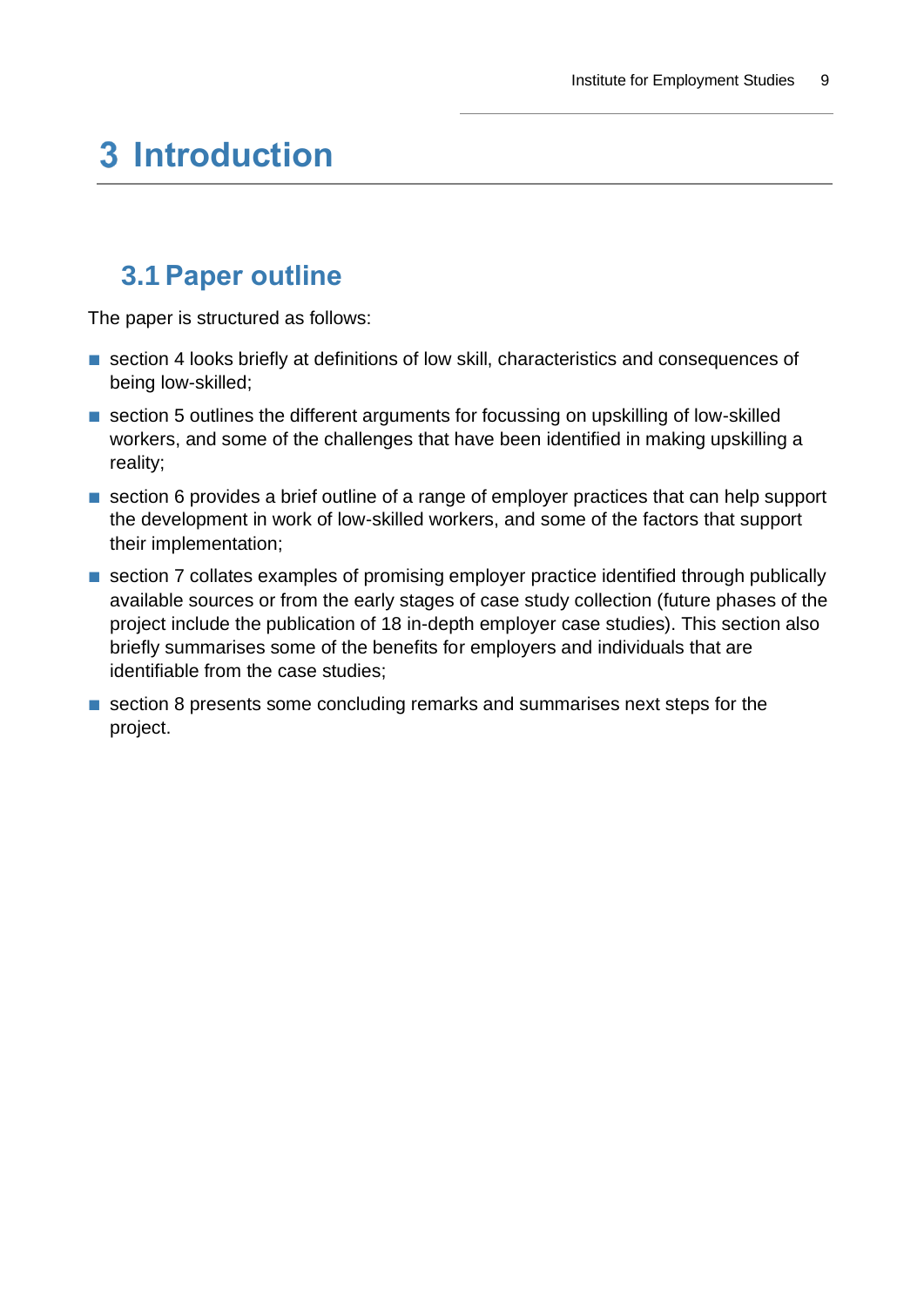## <span id="page-9-0"></span>**About the low-skilled**

#### <span id="page-9-1"></span>**4.1.1 Defining the low-skilled**

How the low-skilled are defined has been discussed at length. The UKCES (2012) used the OECD definition of 'low-skilled' which includes:

- those who lack basic literacy or numeracy skills;
- those with qualifications below upper secondary; and
- those with no qualifications.

However, Cedefop (2017)<sup>1</sup> argued that analysing 'low-skilled' primarily on the basis of using educational attainment can oversimplify the concept, and does not allow for different types of skills, abilities and factors that can result in individuals becoming lowskilled. These other factors can include:

- being long-term unemployed, or long-term disengaged from the labour market;
- having gaps between the job skills that individuals have and the changing skills demands of the labour market;
- socioeconomic factors such as gender, age and having a migrant background; and
- skills obsolescence as a result of ageing, technological changes, and changes in production processes and/or work organisation.

Additionally, when focussing specifically on educational attainment, the definition fails to acknowledge the role of skills and competencies gained outside of formal education environments, such as those acquired through informal learning, work experience, volunteering, and training. Cedefop (2017) concluded that:

*"Low-skilled status must, therefore, be conceptualised as a multi-dimensional and dynamic phenomenon which goes beyond educational attainment and considers both its determinants and effects. It should also include a wider typology of people with low skills, such as those with obsolete skills and mismatched workers."*

<sup>1</sup> Cedefop (2017), *Investing in skills pays off – The economic and social cost of low-skilled adults in the EU* (Page 9), Cedefop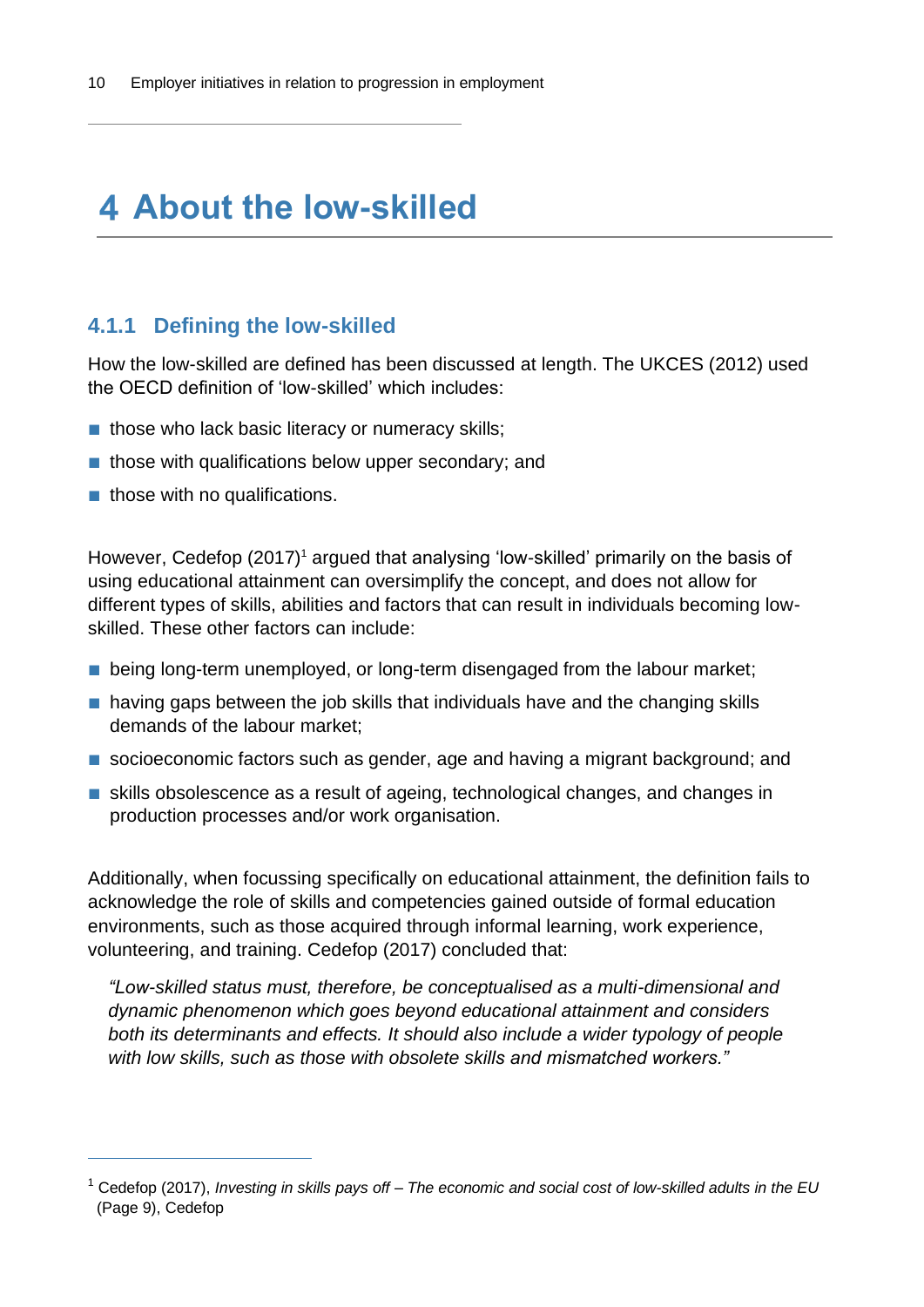#### <span id="page-10-0"></span>**4.1.2 Characteristics of low-skilled workers**

Although increases in educational attainment have been charted in recent decades, it has been recognised that one in four European adults aged 25 to 64 (totalling about 64 million adults) still held only low qualifications, and that 18per cent of adults have low cognitive skills in literacy and 20per cent in numeracy (Ibid). Notably, those with lower levels of achievement were more prevalent among those with low qualifications, in comparison to those who have medium and high qualifications. These trends reinforce the widespread commentary in the literature regarding the positive effect of education on labour market outcomes. OECD data suggests that being low-educated could be a discouragement to join the labour market (eg in 2015 only 63.6per cent of adults with low qualifications actively participated in the labour market in comparison to 79.9per cent with medium educational attainment and 88.8per cent with tertiary education), and could lead to higher levels of disengagement and unemployment within this group.

Cedefop (Ibid) reported characteristics of low-skilled adults across the EU which included:

- Low educational attainment.
- Disadvantaged background (eg migrant backgrounds, socio-economic backgrounds, although the strength of this association can vary widely across and within countries and different age groups).
- Those unemployed and inactive (including those with reduced opportunities to find work experience).
- Those trapped in low-skilled occupations and precarious work.
- Those in poor working conditions.
- Those with reduced or no opportunities to participate in life-long learning.

#### <span id="page-10-1"></span>**4.1.3 Consequences of being low-skilled**

The consequences of having low skills are wide ranging. When in employment, those with lower-education, or those with skills which are mismatched, are increasingly likely to be employed in occupations that are seen as 'low-skilled', and become trapped in such occupations with little opportunity for job mobility (and this reduces further with age). Additionally, those with lower skills are more likely to experience precarious employment in comparison to those with higher skills (eg there is an increased likelihood that they are employed on temporary contracts, part-time or be self-employed), and also more likely to be employed in dangerous occupations (reporting higher accident rates) and be less satisfied with their pay and career prospects.

A report by the Joseph Rowntree Foundation (JRF) (2014)<sup>2</sup> highlighted that entering and progressing in employment has been identified by policy-makers as way of alleviating

<sup>2</sup> Devins D, Bickerstaffe T, Mitchell B, Halliday S (2014), *Improving progression in low-paid, low-skilled retail,*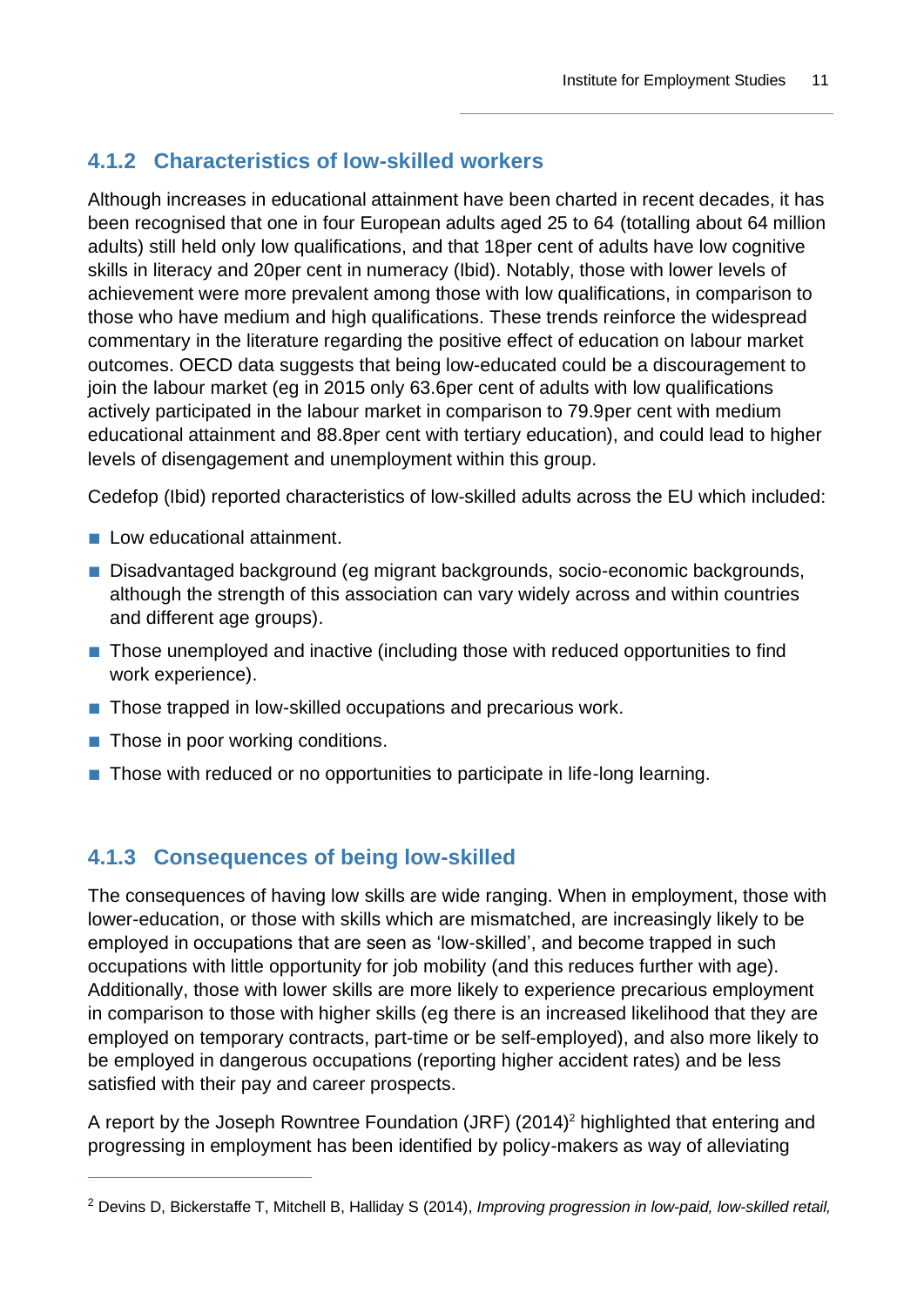poverty, but for a proportion of individuals this does not mean that it is a sustainable route out of poverty, because the quality of the role, the level of job security, and the opportunities for progression must also be considered. If low-skilled and low-paid work continues, then there is the increased risk of further labour market segmentation, and a widening of income inequality and in-work poverty. The report also argued that roles with little skill requirement, or that offer little or no training can act as dead-ends instead of pathways to progression.

As well as improving employability and earnings levels, developing the skills of the workforce can have other implications such as improved health and wellbeing and social and civic engagement. Investment in employee skills and education could help to lead to a more skilled and competent population, generate ideas and aid with innovation and technological progress (Cedefop, Ibid). Organisations with employees who are higherskilled report improved productivity, higher return-on-investment, and savings on recruitment costs, all of which have an impact for overall economic productivity and growth.

#### <span id="page-11-0"></span>**4.1.4 Underemployment and skills mismatch**

Improving an employee's skill base is important for driving both social mobility and strengthening the economy<sup>3</sup>, but there are work-based factors that can have implications as to whose skills are identified and utilised in organisations. IPPR<sup>4</sup> reported on the level of underemployment in Europe when commenting on the failure to fully utilise the skills of the working population. Underemployment can occur when employees are not working as many hours as they would like to (eg working part-time when they would want to work full-time). Another way through which underemployment occurs is when people work in roles where their skills are not fully utilised. IPPR (Ibid) found in their analysis of recent labour market trends across Europe that there are many people who are currently inactive but could be in the workforce, and many people working in jobs who are not making the full use of their skills and qualifications. The UKCES (Ibid) reported that skills gaps are more common in lower level occupations, and consequently there is a role that organisations should undertake to react to these skills gaps and improve both individual and economic productivity

*catering and care jobs*, Joseph Rowntree Foundation

<sup>3</sup> UKCES (2012), 'Employer Practice in Progressing Low-Paid Staff', UKCES

<sup>&</sup>lt;sup>4</sup> Thompson S, Hatfield I (2015), 'Employee Progression in European Labour Markets', IPPR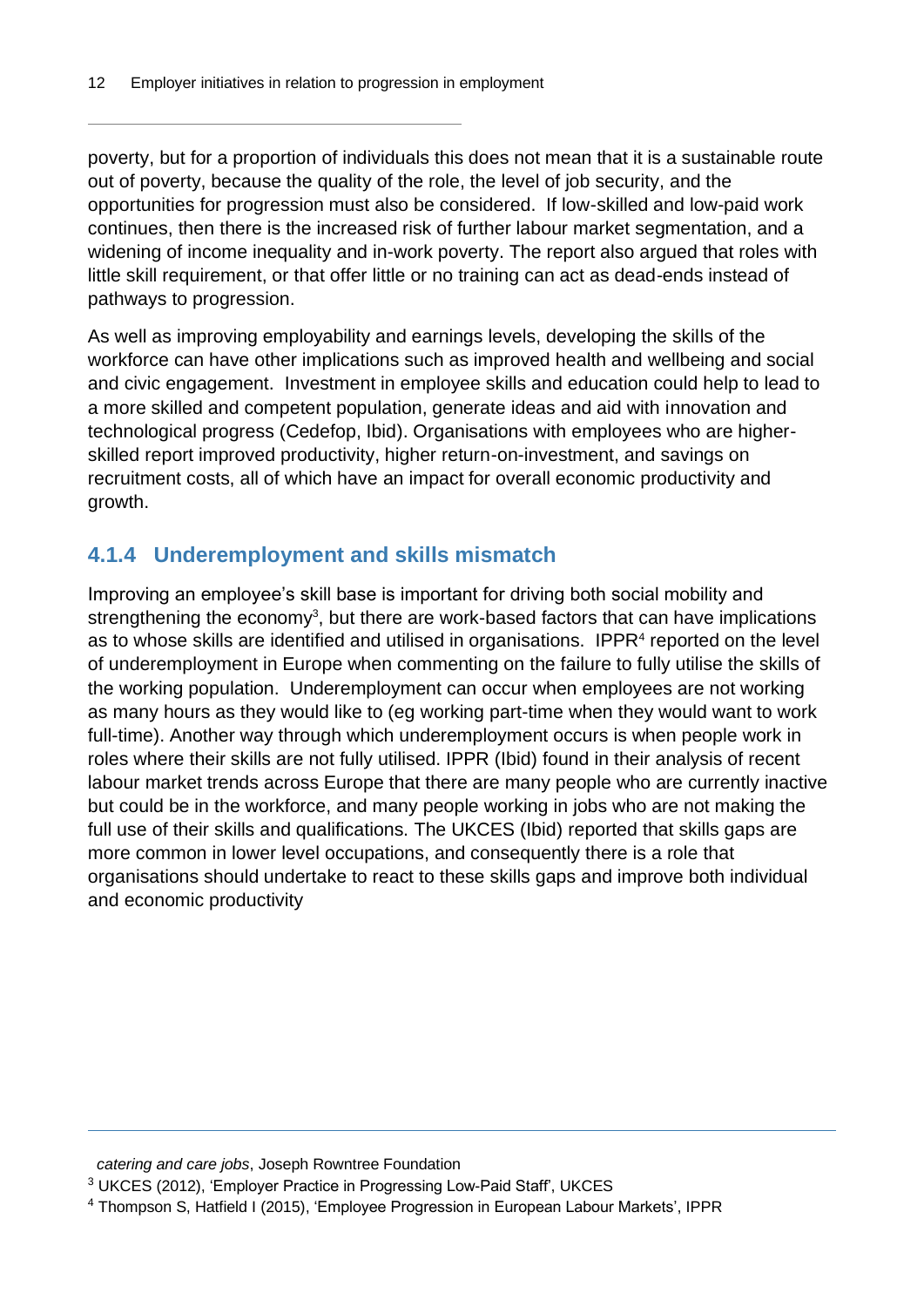## <span id="page-12-0"></span>**Why focus on employer practice in progressing low-skilled workers?**

Finding ways to support the progression of low-skilled workers is important not just for individuals themselves, but also for businesses and the wider economy. At least three arguments can be articulated that resonate at these different levels of economic activity:

- $\blacksquare$  The Anti-poverty case progressing in work is a key way in which in-work poverty can be alleviated. Whilst not all low-skilled workers will be in poverty as a result of wider household incomes, many will be, and progression in work can enable higher incomes and help lift people out of poverty.
- $\blacksquare$  The business case businesses theoretically should benefit from higher skills since this enables higher productivity, and better return on capital investment. Businesses may also benefit from reduced turnover and recruitment costs, and the reputational benefits of being perceived as a good employer.
- $\blacksquare$  The Wider economy case raising the skills of the workforce should raise productivity and ultimately the GDP of the country. Raising productivity should also, theoretically, lead to higher pay levels.

All of this assumes of course that improvements in workplace productivity do, in fact, feed through into employees' wages and not simply in increased profits. Happily, the evidence does seem to suggest that increases in productivity at the workplace do positively impact wages. Work by Dearden<sup>5</sup> in 2005 exploring the impact of training on productivity and wages, found that half the increase in productivity from job-related training in low-wage industries was paid out in wage increases.

There are, however, potential barriers to the above arguments becoming reality. From an employer perspective, competitive markets and demand fluctuations can, for example, encourage a human resource model dominated by cost minimisation. For example, work by the Joseph Rowntree Foundation<sup>6</sup> exploring low paid-work across a number of sectors identified three main human resource models affecting security and progression in lowpaid jobs:

■ A core-periphery model of human resourcing (where organisations have a core of permanent workers, supplemented by use of peripheral, temporary workers).

<sup>5</sup> Dearden L, Reed H, Van Reenen J (2005), *The impact of training on productivity and wages: evidence from British Panel Data*, London: Institute for Fiscal Studies

 $6$  Metcalf H, Dhudwar A (2010), 'Employers' role in the low-pay/no-pay cycle', Joseph Rowntree Foundation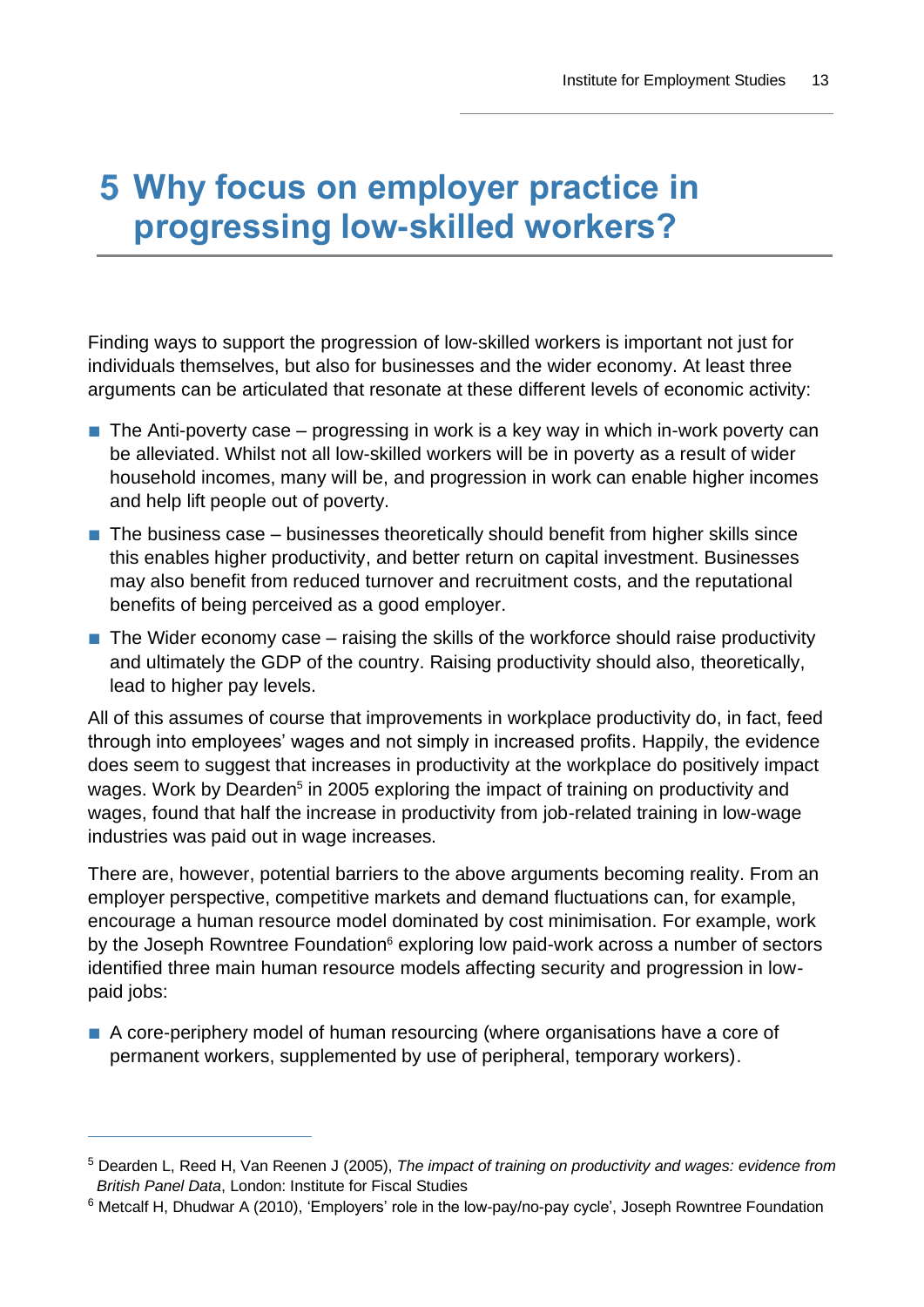- A permanent model, with few temporary workers and variations in demand addressed in other ways, for example, through overtime and multiskilling.
- 'Temp to perm' recruitment, whereby employees are rarely recruited to permanent posts, but are employed temporarily and then, depending on demand and their performance, moved to permanent status.

Crucially, the research identified that employers operating in the same sectors and subject to the same pressures, made different choices about the human resources model adopted. The implication of this is that employers may not necessarily need to adopt a 'cost-minimisation' approach to labour to remain in business. Interestingly, the main reason employers appeared to adopt an approach to invest in a permanent model was due to their ethos, desire to be seen as a good employer, and belief that employee commitment was central to the success of the business. As highlighted in previous research<sup>7</sup> 'there is compelling evidence to underpin the business case for more organisations to invest in employees, but that this may depend on the foresight and quality of leadership and management in low-paying organisations'.

There has been much written to suggest that employers, for example those operating in the retail space, respond to market pressures by either adopting a business model based on low cost products versus one based, at least in part, on the shopping experience. The latter implies a greater focus on investment in people, whereas the former implies low investment in people so long as there is unskilled labour available to do the jobs required. Some authors, such as Zeynep Ton<sup>8</sup>, argue that this is not the real choice  $-$  and that because of hidden costs associated with high turnover, absence rates etc, a humancentred operations strategy is better for organisations even if they do seek to compete on low prices.

There are other barriers to progression that are a result of firm characteristics and their structure. For example, there is often limited room for hierarchical progression in SMEs (Small and Medium-Sized Enterprises). This can also be true in larger firms where flat organisational structures are increasingly common. That does not, by itself, mean that there are no opportunities to develop one's skills, capabilities and wider career, although it does place restrictions on traditional notions of (upward) progression. At the same time, employers, and in particular SMEs, can be reluctant to invest in staff development for fear of losing that investment and valued employees to competitors. Other factors affecting the extent to which small firms invest in developing their staff include information deficiencies (lack of information on training available and the benefits of it), short-termism and risk aversion (opportunity costs of training tend to be higher for smaller firms), the supply and cost of training (lack of access to economies of scale can increase costs); management capability, principally the ability of management to identify current and latent skills gaps;

<sup>7</sup> Philpott J (2014), 'Rewarding work for low-paid workers', Joseph Rowntree Foundation

 $8$  Ton Z (2014), 'The Good Jobs Strategy: How the smartest companies invest in employees to lower costs and boost profits'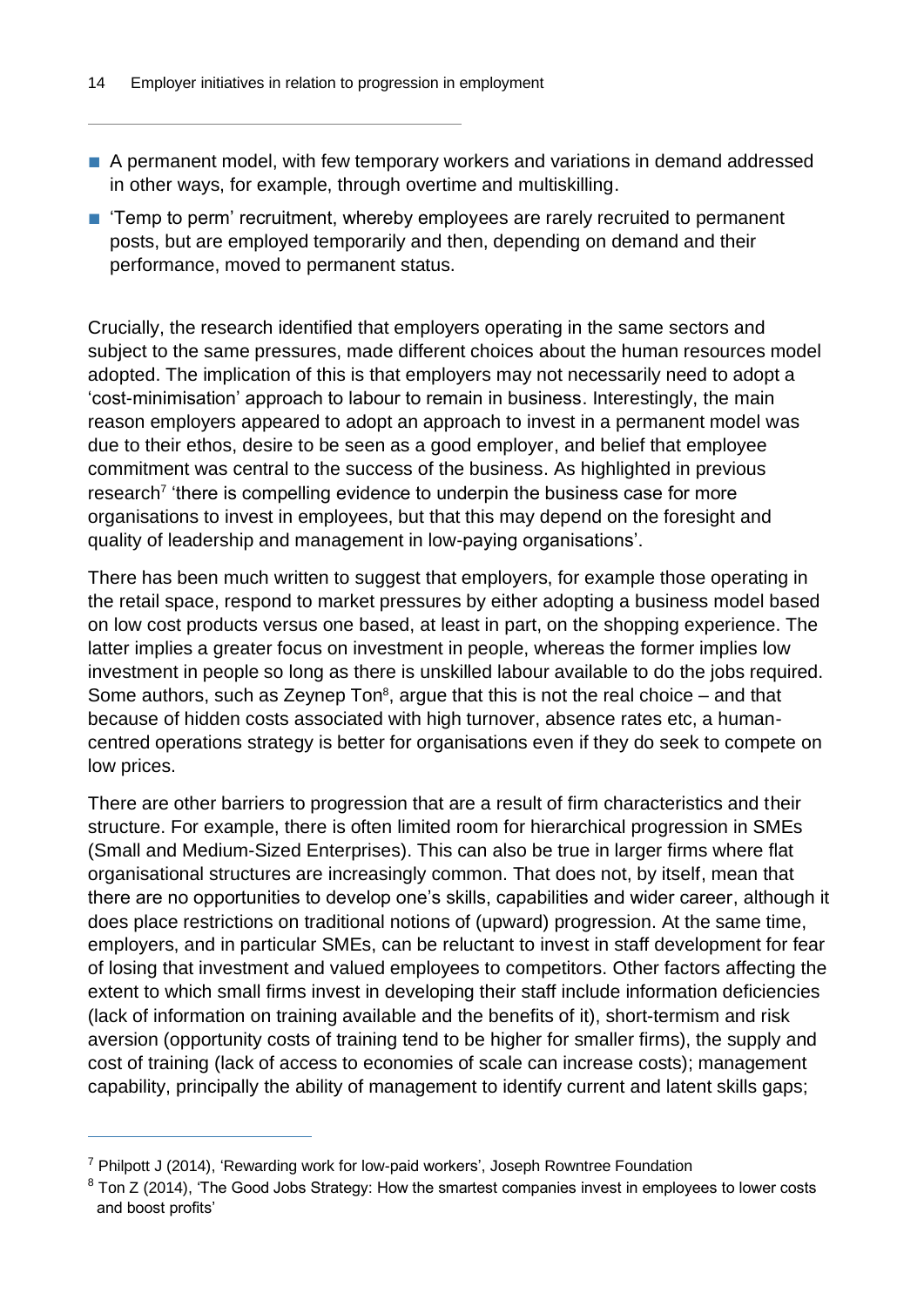and the 'low-skill' equilibrium, whereby product market strategies emphasising low specification products or services require low levels of skills, which then in turn impacts on the wider skills supply and ultimately encourages employers to choose production methods that require low skills<sup>9</sup>.

Previous research has identified other barriers to progression at work of low-paid workers that are less about market pressures, and more to do with the characteristics, needs and motivations of employees working in low-paid roles. In the retail sector, previous research<sup>10</sup> has identified significant underemployment, with many employees being capable of higher-level contributions. The research identified two cohorts of retail workers: one of which wants to earn more hours and/or promotion to increase their earnings, and another that values flexibility and convenience in working hours and location above pay, and is prepared to achieve a rate of pay below their market potential. More than half of low-paid retail workers in the UK report feeling 'overqualified for the work that (they) do'. At the same time, two-thirds of workers in the sector said they would accept a job that they are overqualified for if it allowed flexibility in hours. Similarly, half of those who work part-time would only accept a promotion if they could keep their part-time status. A high proportion of entry level roles in retail, hospitality and care are part-time, and it can be difficult to progress due to the lack of flexibility in higher-paid (management) roles. Designing part-time progression pathways, and designing jobs in ways so that they can be undertaken on a flexible basis, offer two ways in which progression opportunities could be unlocked and productivity gains achieved. This is particularly relevant to skilled women with, for example, those working in low-skilled retail roles, being more likely to say that it is important for them to work part-time (Ibid).

Other barriers that have been identified, particularly in the retail sector in the UK, are selfperceptions around health and the belief that a promotion is 'not worth it' considering the trade-off between the increase in income achieved, responsibilities associated with the additional work, impact on other commitments (eg family life) and associated costs (such as increased childcare costs). Anecdotal evidence has suggested that some individuals who achieve promotion step down because they find the new role too difficult to sustain (Ibid).

There are other barriers to progression of particular groups of workers who tend to be more prevalent amongst low-skilled workers. For example, for migrant workers, potential barriers include:

- lack of work-related language skills;
- the undervaluation, lack of recognition, or poor portability of their existing skillset or qualifications;
- lack of organisational understanding of ethnic minority/migrant communities;

<sup>&</sup>lt;sup>9</sup> Stone I (2012), Upgrading Workforce Skills in Small Businesses: Reviewing International Policy and Experience, OECD

 $10$  Ussher (2016), Improving pay, progression and productivity in the retail sector', Joseph Rowntree Foundation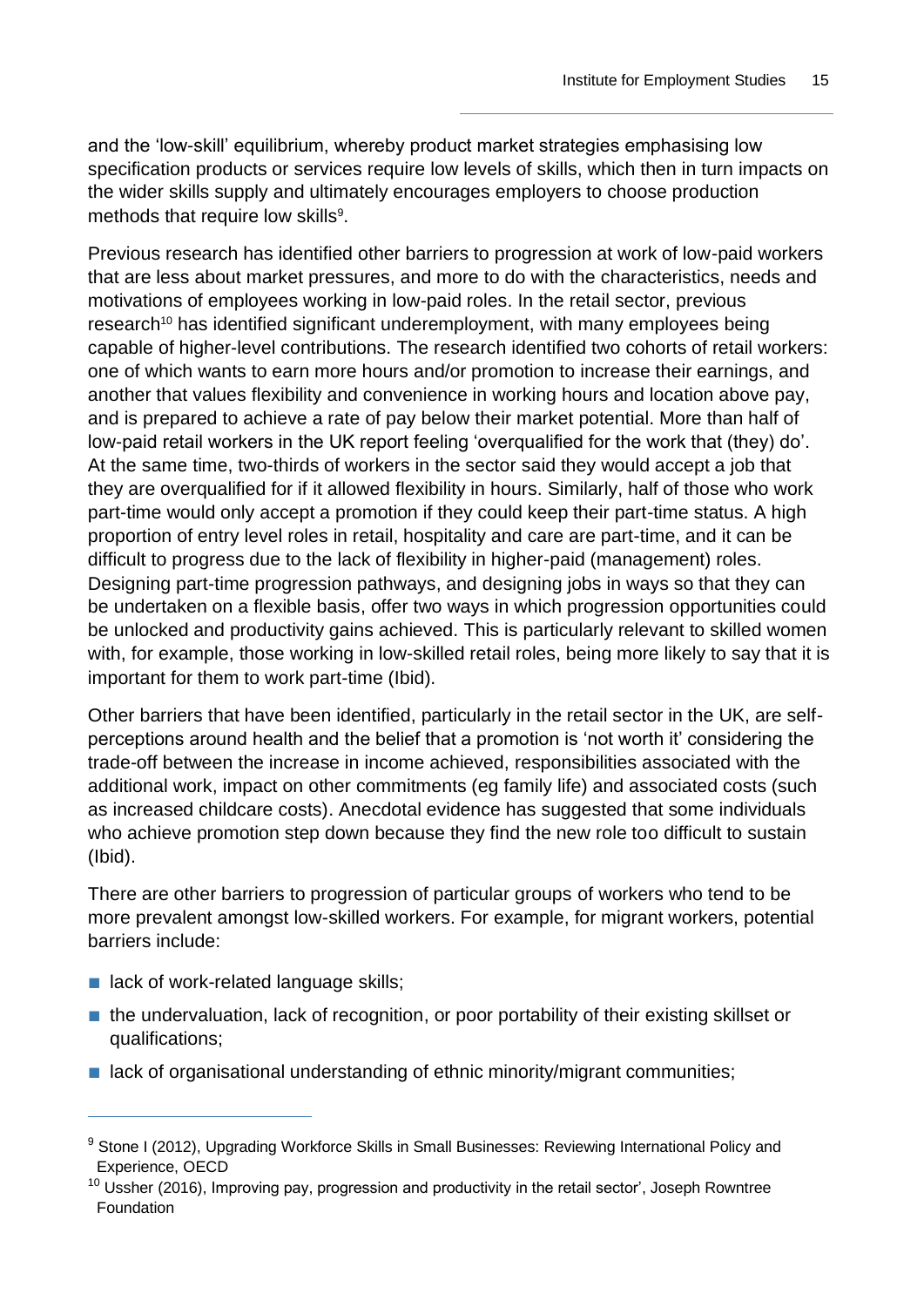- informal workplace practices that can undermine equal opportunities policies eq. social networks;
- prejudice, stereotyping or discrimination in promotion decisions.

Similarly, there are particular barriers that may be of particular relevance to older and younger, low-skilled workers. For older workers, lack of flexibility or adjusted work arrangements can impact on the ability of older workers to stay in, and progress in work, perhaps as a result of care responsibilities or declining physical and mental health. For younger workers, employer reluctance to invest in skills due to anticipated frequent job changes can be a barrier, as well as wider challenges such as lack of labour market experience and qualifications.

There is significant change happening, much of it technology-driven, in each of the 3 sectors that are under study. For example, recent analysis of the Labour Force Survey (LFS) in the UK by the RSA identified the top 20 fastest growing, and shrinking, occupations in the UK. The fastest growing included care home workers and care workers (increased by 10per cent or 71,000), and elementary storage occupations such as warehouse workers (increased by 19per cent or by 76,000). Those shrinking the most included retail cashiers and operators (down by 25 per cent, or 39,000) and bank and post office clerks (down 26per cent or by 39,000). On a day-to-day level, we can all experience these changes through the increasing prevalence of self-service checkouts and kiosks. At the same time there are organisations that buck the trend using increasingly skilled face-to-face customer contact as a selling point.

Technology is reshaping the way work is, and can be, done in the 3 sectors under study. Work by the RSA<sup>11</sup> has identified some of the innovations shaping the nature of work and the skills required in low-paid work, including the care, retail and hospitality sectors. Technologies being developed in the Care sector include those designed to read and respond to basic human emotions, guiding patients across buildings, delivering and encouraging patients to take medicines, monitoring and detecting changes in behaviour and pick up early signs of distress, and assisting Care workers with physical, lifting tasks. Such developments could enable Care workers to focus more on the human, interpersonal side of their role, and place greater emphasis on the development of these skills. Similarly, in the Retail sector, technology innovations include chatbots to answer customer queries, enhanced, image-based search engines, automated inventory management to better match demand and supply, and automated e-commerce design. The impact of this on the number and nature of jobs is evolving, and different companies will adopt different strategies, some centred on cost-minimisation and others on customer experience. What all this means in terms of possibilities of low-paid workers to increase their pay or progress in work is uncertain, but there are analyses which suggest that there have been increases in warehouse jobs in the UK since 2010 and these have tended to

<sup>11</sup> Dellot B, Wallace-Stephens F (2017), *The Age of Automation: Artificial Intelligence, robotics and the future of low-skilled work*, RSA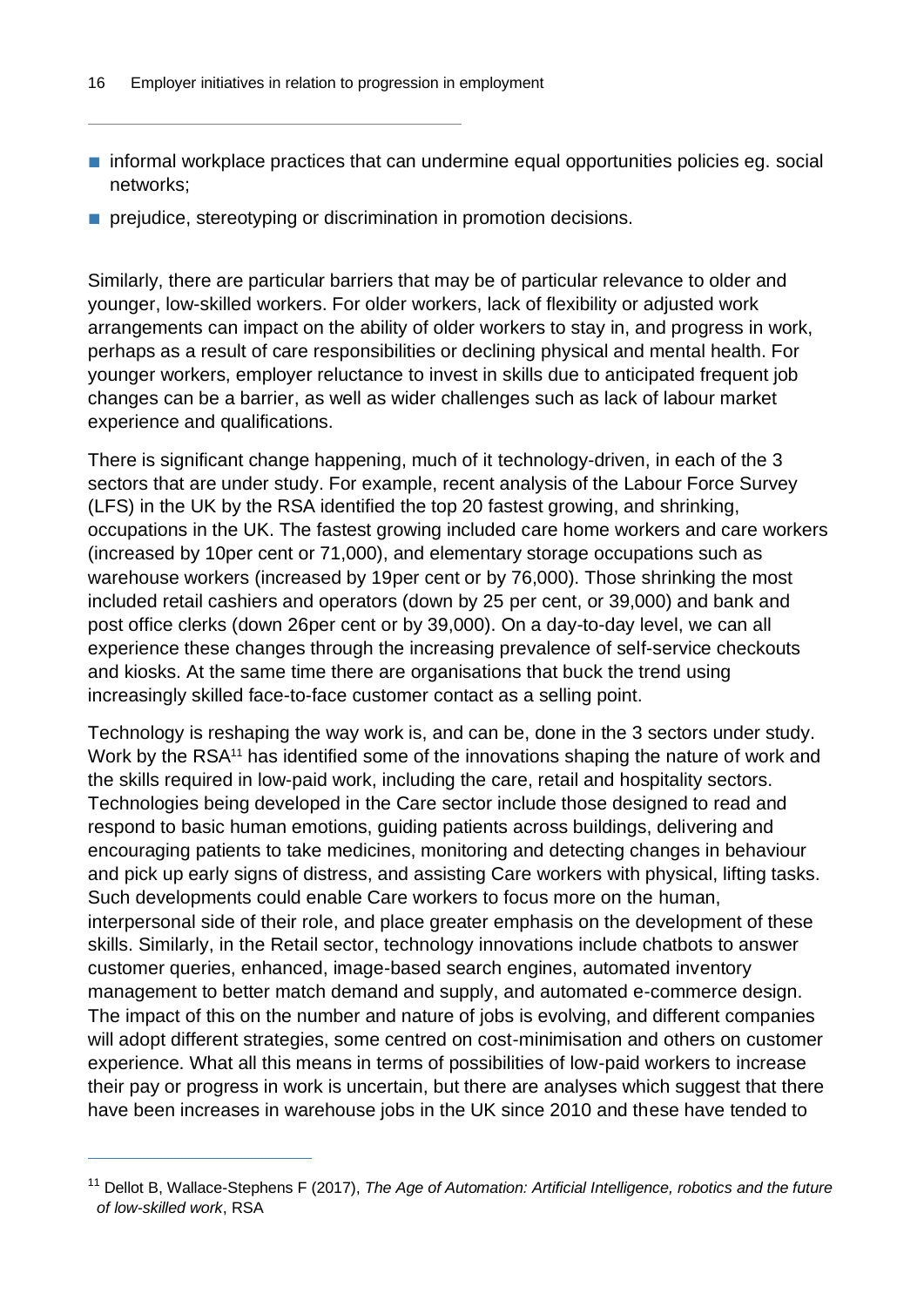be better paid on average than the jobs in the retail sector that have been lost in that time<sup>12</sup>.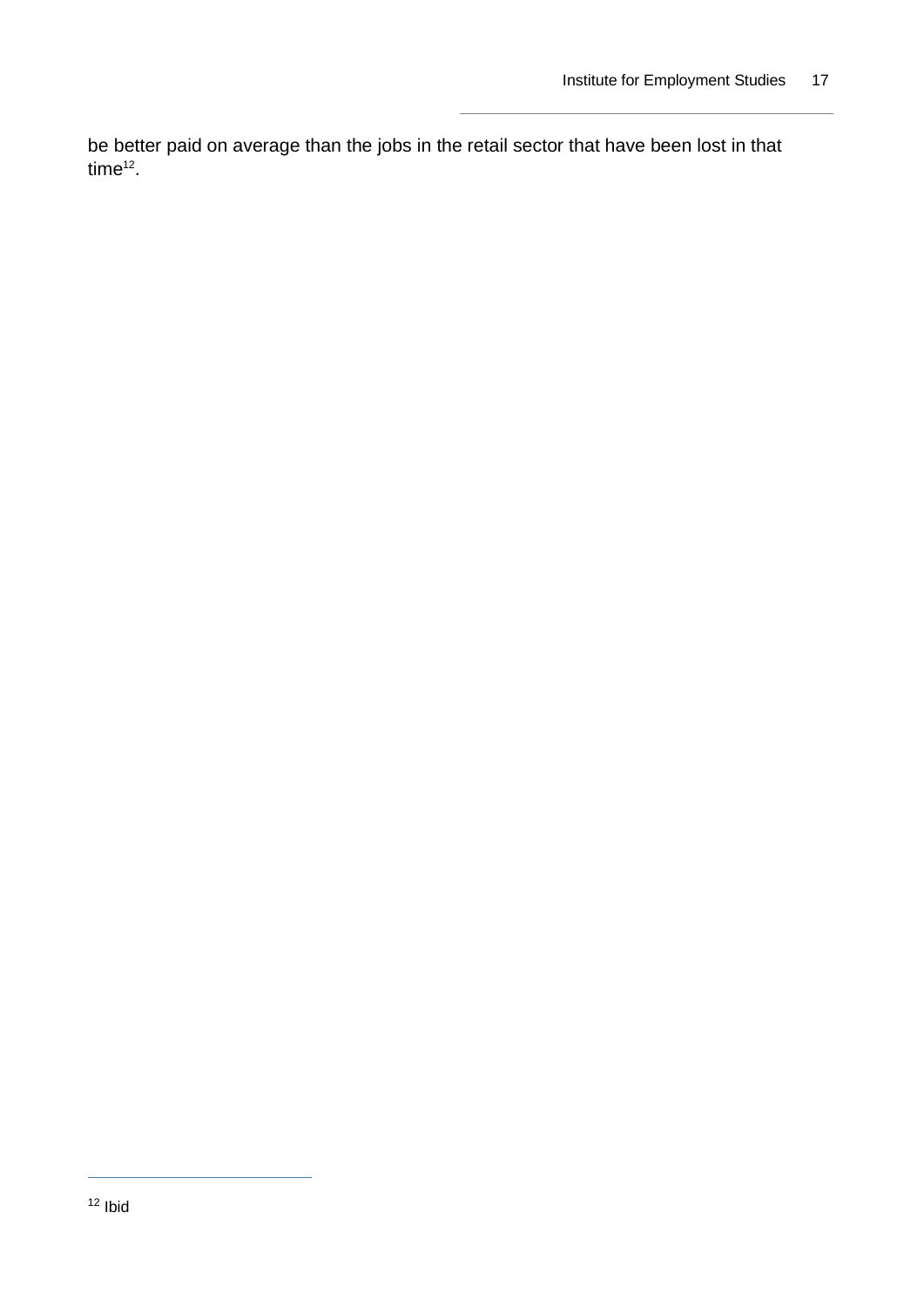## <span id="page-17-0"></span>**How can employers progress low-skilled staff?**

Previous research has considered the causes and consequences of lack of progression of low-skilled workers. The 'low pay-no pay' cycle is well documented, where there is significant churn in the labour market with low-skilled employees failing to progress in work, falling out of the labour market and then re-entering by means of another low-skilled job. Failing to progress in work also has implications for available opportunities for unemployed individuals looking to gain a job. How and why some employers facilitate successful progression of low-skilled workers is a relatively under-researched area. The aim of this paper is to present examples obtained from publically available sources about what employers do to facilitate progression of low-skilled staff. This paper presents a preliminary scan of available data and will be supplemented later on in the project with indepth case studies.

Progression can be defined in a multitude of ways, in terms of vertical progression up a hierarchy, pay, or in terms of wider career development. For the purposes of this study, we are interested in employer activities which support low-skilled individuals to develop their expertise and competence through either experience, or education. This may include activities such as secondments and horizontal job moves, which may not immediately be associated with increases in pay but may well do so in the future.

There are multiple reasons, evident from both the examples presented in this report and wider literature, why an employer may choose to put in place measures to support the progression of low-skilled employees. These include:

- A response to recruitment difficulties.
- Enhanced reputation as an employer.
- Greater understanding and awareness of the business, and flexibility, is often cited as a benefit of a 'grow your own' policy, as opposed to recruiting externally.
- Improved productivity is cited by some employers, most likely as a result of increased skills and engagement of staff.
- A desire to cultivate a 'grow your own' culture of progression.
- Some employers cite improved retention rates and reduced turnover as a result of a focus on internal progression.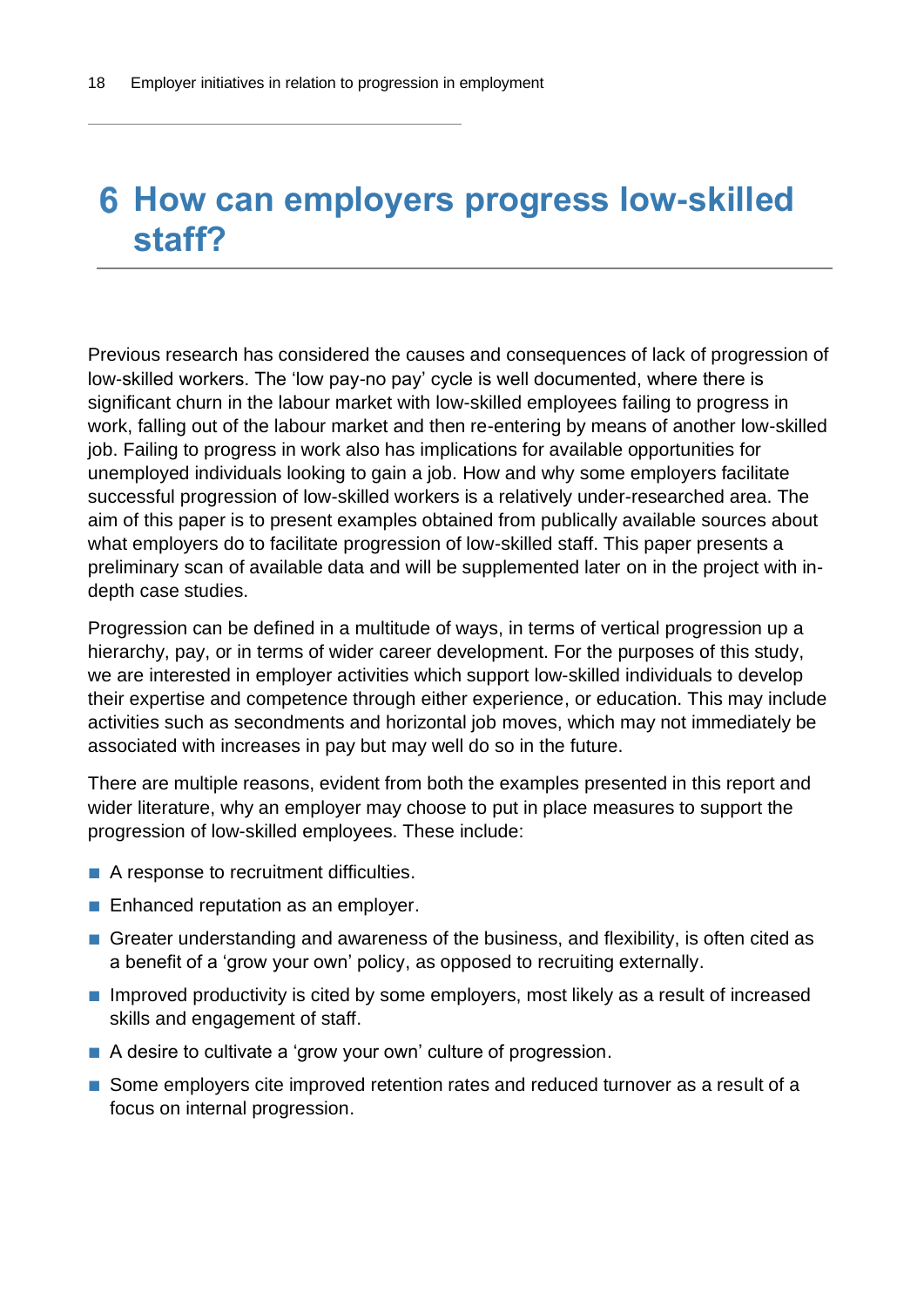Previous research<sup>13</sup> has also identified possible ways in which employers can facilitate the progression of low-skilled staff. These include:

- open recruitment and development opportunities for all members of staff, or in some cases approaches targeted at particular groups of workers;
- development of progression pathways that align job roles, competencies; and training and development opportunities;
- provision of, and employer support for, accredited learning;
- increases in pay directly linked to training completion or development of competencies;
- regular performance appraisal and development planning;
- designing jobs in ways that make higher paid roles feasible for people who wish/need to work part-time, or who need to balance work with other commitments;
- job rotation and coaching to develop multi-skilled staff
- job placements, secondments and opportunities to act up or take on supervisory roles;
- support from mentors;
- succession planning and staff development as a core element of an organisation's aims, ethos and practice.

Of importance to all of these practices is the quality and effectiveness of support from line managers in identifying talent, developing individual workers, and facilitating access to development. In addition to effective line management, a range of other organisational factors that potentially support the implementation and success of progression approaches have been identified. These include:

- development of an evidence-base and business case for the progression of low-skilled workers, for example as a means of supporting the growth of the organisation, improving service quality, or reducing costs associated with staff turnover and sickness absence;
- senior leadership support for the progression agenda making it part of high-profile policy;
- developing champions throughout the business to develop, implement and sustain progression practices;
- the presence of HR systems and practices such as induction, performance appraisals, (personal) development provision;
- a long-term perspective helps, with organisations anticipating future skills needs more likely to identify opportunities for progression for their staff.

<sup>13</sup> UKCES (2012), *Employer practice in progressing low-paid staff*. UKCES.

Devins D, Bickerstaffe T, Mitchell B, Halliday S (2014) Improving progression in low-paid, low-skilled retail, catering and care jobs. Joseph Rowntree Foundation.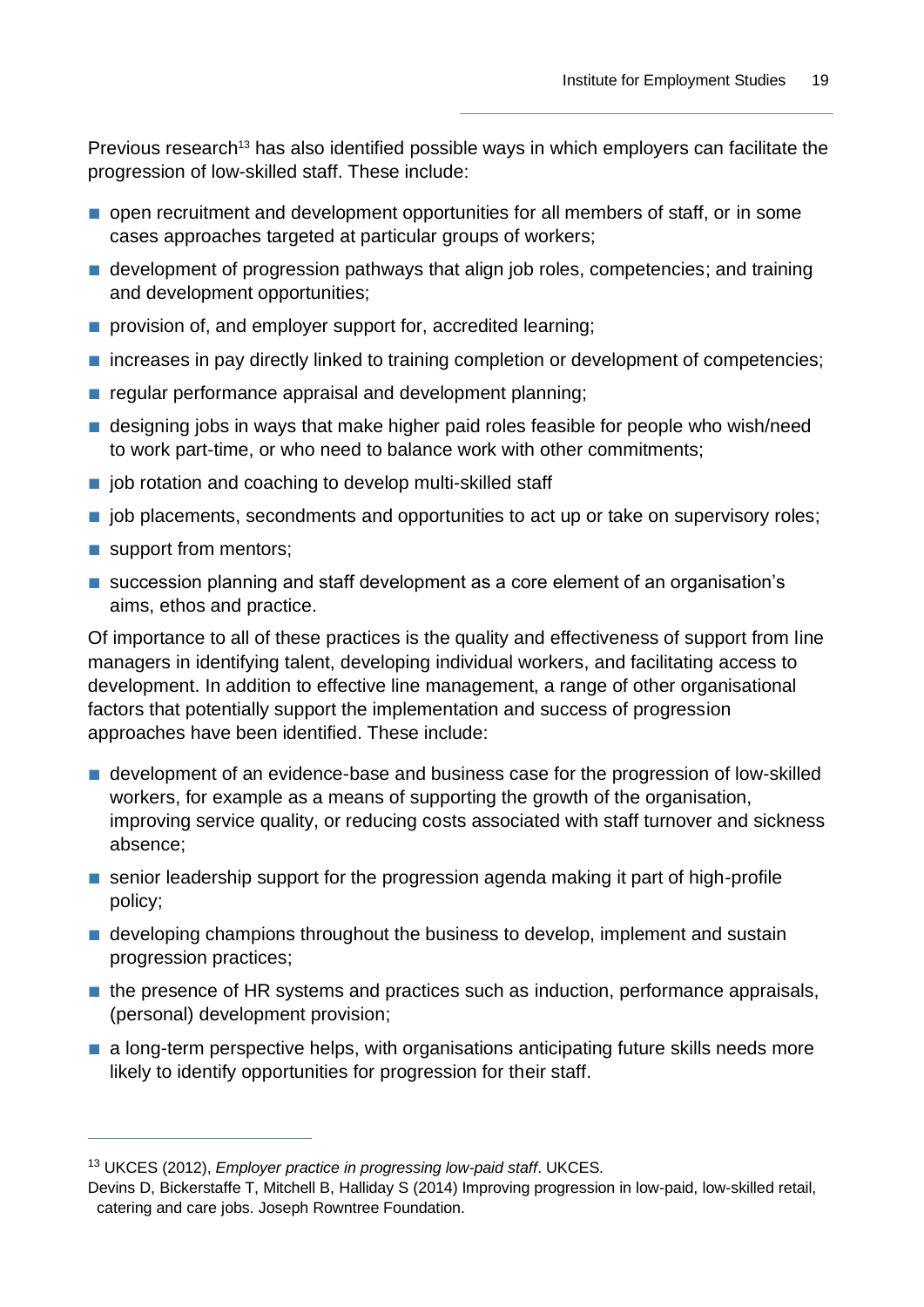## <span id="page-19-0"></span>**Selected employer practice examples**

### <span id="page-19-1"></span>**7.1 Introduction**

This section summarises the employer initiatives aimed at promoting the career progression of low-income people as identified by the academic and grey literature, web searches and stakeholder interviews. Examples relevant to low-skilled workers in general are presented first, and then specific initiatives aimed at groups prevalent amongst the low-skilled are explored, in particular older workers.

### <span id="page-19-2"></span>**7.2 Selected examples of employer practice**

#### **UK: Promotion trials in the Retail sector**

Greggs, the UK's largest bakery chain, with more than 1,800 shops and 20,000 employees, employs a large number of young people: a third of its workforce is aged 18- 24, recruited in a variety of ways, including direct access to entry-level jobs (CIPD, 2012).<sup>14</sup> Yet the baker/retailer found that existing employees of all ages, including talented young people were reluctant to put themselves forward for promotion for more senior store roles (eg Senior Team Members), due to lack of confidence and concerns about having to undergo a formal interview.<sup>15</sup> In order to overcome such reluctance and help suitable candidates progress as part of its talent management policies, the company offered promising employees a four-week trial on the more senior role, without them having to have an interview. At the same time, it held open their previous job so that should the trial not work out, they could resume their former role (Ibid). The scheme has proved highly successful: to date, around 200 Team Members have now been through this trial role, with almost three quarters becoming Senior Team Members.<sup>16</sup>

<sup>&</sup>lt;sup>14</sup> CIPD/Learning to Work (2012), 'The Business Case for Investment in Young People', CIPD/Learning to Work

<sup>&</sup>lt;sup>15</sup> Tait C, Harrop A (2018), 'Pathways to Progression: Improving progression rates for young retail workers', Changing Work Centre/Fabian Society, commissioned by TUC.

 $16$  Business in the Community (2017), 'Good work for all: Why Greggs offers progression on a trial basis' <https://www.bitc.org.uk/all-resources/case-studies/good-work-all-why-greggs-offers-progression-trial-basis> accessed on  $4<sup>th</sup>$  June 2019.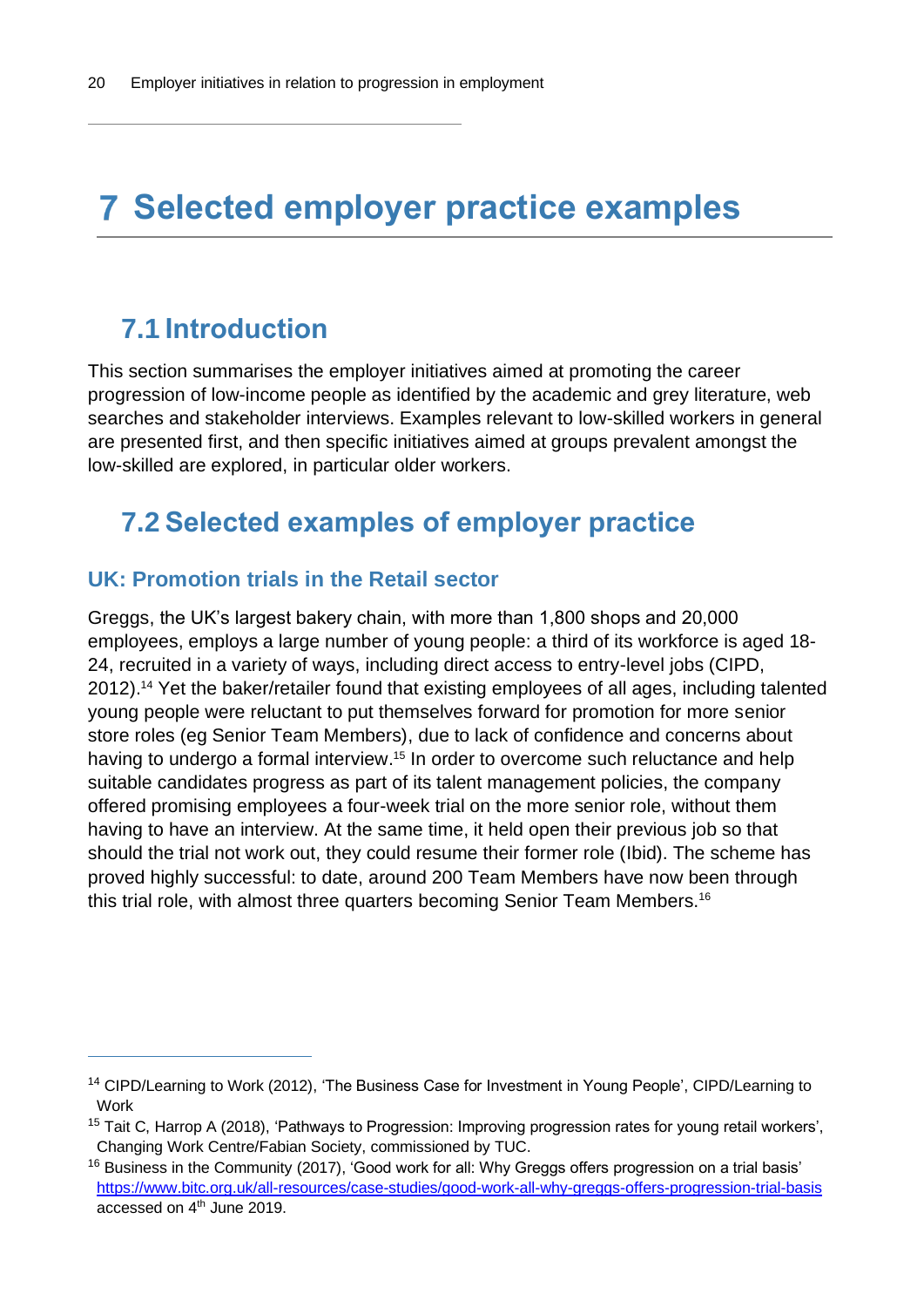#### **Sweden: 'Growing your own' in the Hospitality sector**

In Sweden, the large hotel operator, Scandic<sup>17</sup> prioritises internal progression, believing in the value of employees who share Scandic values, and have an in-depth understanding of company routines and practices. Whenever a new hotel is established the company mandates that at least 50 per cent of the staff must have experience from another Scandic hotel. This way the company believes that its values will be translated into the new hotel. Progression in employment is facilitated in multiple ways, including: all new job opportunities being advertised internally before placing on the external market; a future leader programme open to all staff, and to which staff can self-nominate (experience so far has shown that participants often come from lower levels of the company hierarchy, a benefit of which is that individuals are able to bring their front-line experience 'on the floor' to their new roles as managers). Whilst focussed on low-skilled workers in general, the programme has also had beneficial outcomes in terms of facilitating the progression of low-skilled migrants, increasing the share of people with migrant backgrounds in management positions. Low-skilled workers can also participate in so-called 'top teams', essentially project teams tasked with developing aspects of the hotel chain's business. The Scandic approach will be explored in greater detail as one of the in-depth case studies.

Scandic has also established a collaboration with the Swedish Armed Forces to validate the skills of chefs within the Armed Forces who are looking to move into a Civilian role. The education consists of ten days where the participants are supervised by one of Scandic's kitchen managers, who also validate the skills of the participant. The collaboration is seen as valuable to the Army, as it enables them to show future employees that there are career opportunities beyond the Army, and that having the Armed Forces on their CV can be of benefit when looking to develop careers.

#### **Germany: 'Recruiting for attitude rather than qualifications in the hospitality and care industry'**

The Hotel Wyndham Garden in Weimar has refocused its recruitment strategy, in the face of talent shortages, to move away from those with formal qualifications who are in scarce supply to those with the right attitudes and motivation. This approach has effectively widened the available talent pool and led to the recruitment and progression in work of low-skilled workers.

An acute care hospital, Marienkrankenhaus Soest, has adopted a similar approach, focussing on recruiting and developing individuals with the right attitudes, rather than requiring set qualifications for certain roles. The organisation has also developed multiple career paths and development options to enable low-skilled staff to develop in ways that suit their interests and capabilities. In addition, personal development opportunities are available which are hugely beneficial for disadvantaged groups.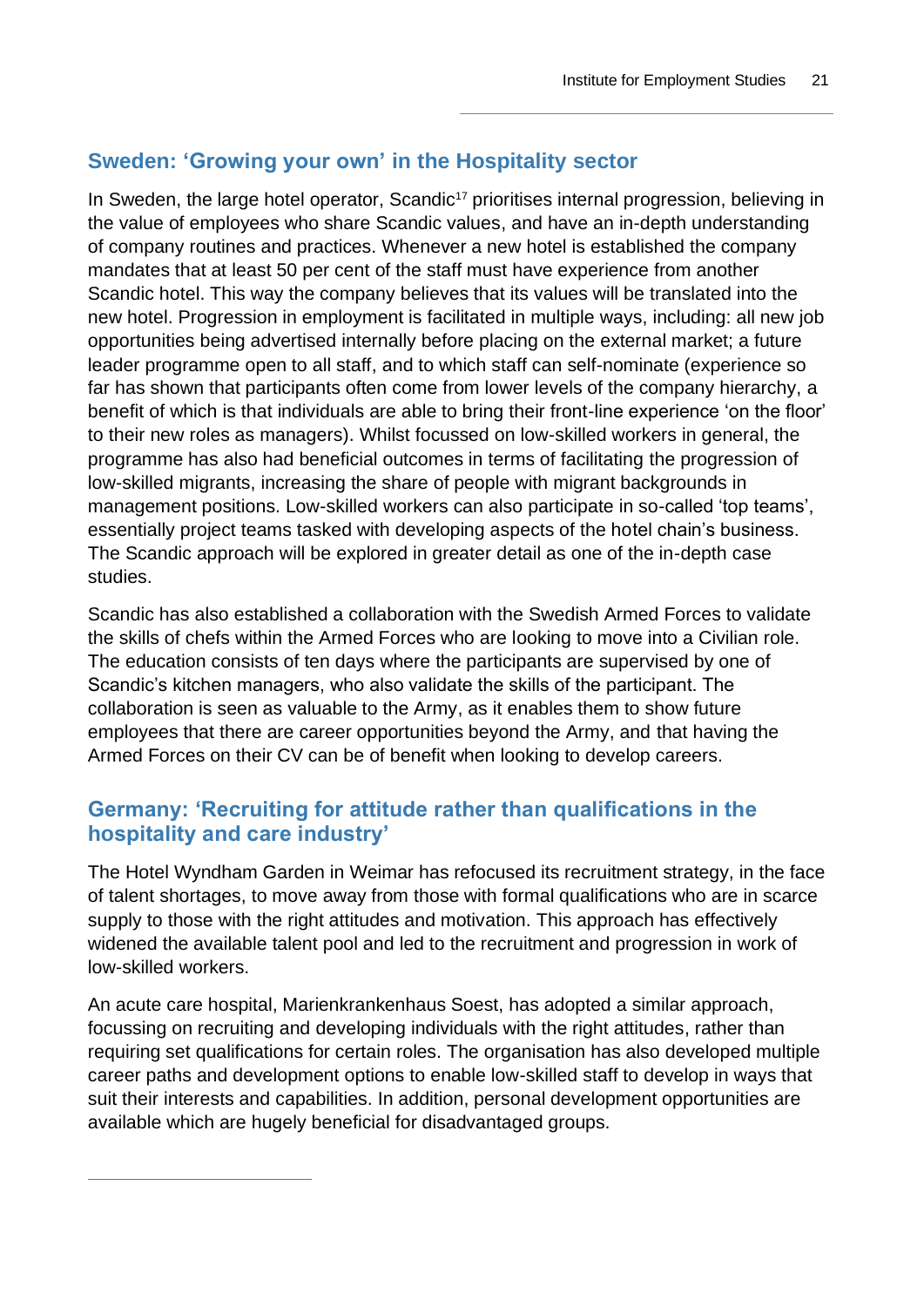#### **UK: Defined development programme and job design to facilitate progression of part-time workers in the Retail sector**

Pets at Home<sup>18</sup> is the UK's largest pet shop chain, employing nearly 5,000 store-based staff. They recruit for attitude and motivation rather than qualifications, and have a clearly defined development programme for new entrants; the Step Up programme. This has four levels, the achievement of each step associated with a pay rise. In addition, there are development programmes to support the development of staff into different levels of management role. There is also a fasttrack programme staff can join to support business improvement. Pets at Home is also working to address barriers to low-skilled women moving into management roles. Sixty five per cent of the store-based staff are women, many working in part-time roles. Pets at Home is trialling an approach to redesign assistant manager jobs so that they can be made available part-time and so facilitate progression of those working in low-skilled, part-time roles into higher-paid management roles<sup>19</sup>.

#### **Spain: Internal mobility, competency development and training in Social Care**

In Spain**,** CTF Social Health Services, a cooperative society in the home care sector, has developed three core policies aimed at improving the working life of its ageing workforce. The organisation offers home care and home help to people with disabilities and also provides family support services to more than 3,500 households in Barcelona and the surrounding areas. The organisation has an ageing workforce, with an average employee age of 46 years, and 18 per cent of employees aged 50 and over.

The company has also formalised its training policies. Each year the organisation defines a training programme – with the participation of the Executive Committee and the trade unions – that is based on the analysis and identification of training needs within the services. The training and development plan offered to employees is adjusted to meet the capabilities of workers. The training programmes aim to address the needs and demands of each work area and the continually increasing competence and specialisation level required in home care services. The objective is to improve the workers' contribution to the job and their ability to adapt to the needs of the groups with whom they work. These internal measures form the company's HR response to its ageing workforce and are considered successful strategies, with the cooperative wishing to develop its training programme further to adapt to issues of ageism $20$ .

<sup>18</sup> <https://www.petsathomejobs.com/retail-jobs/learning-and-development>accessed on 4<sup>th</sup> June 2019.

<sup>&</sup>lt;sup>19</sup> Timewise Foundation (no publication date), 'Retail Sector: Developing career progression pathways and enhancing productivity['https://timewise.co.uk/wp-content/uploads/2016/05/Retail\\_Sector\\_Project.pdf](https://timewise.co.uk/wp-content/uploads/2016/05/Retail_Sector_Project.pdf)  accessed 4<sup>th</sup> June 2019.

 $20$  Eurofound (2006), 'CTF Social Health Services, Spain: Training and Development', [https://www.eurofound.europa.eu/observatories/eurwork/case-studies/ageing-workforce/ctf-social-health](https://www.eurofound.europa.eu/observatories/eurwork/case-studies/ageing-workforce/ctf-social-health-services-spain-training-and-development)[services-spain-training-and-development](https://www.eurofound.europa.eu/observatories/eurwork/case-studies/ageing-workforce/ctf-social-health-services-spain-training-and-development) accessed 4th June 2019.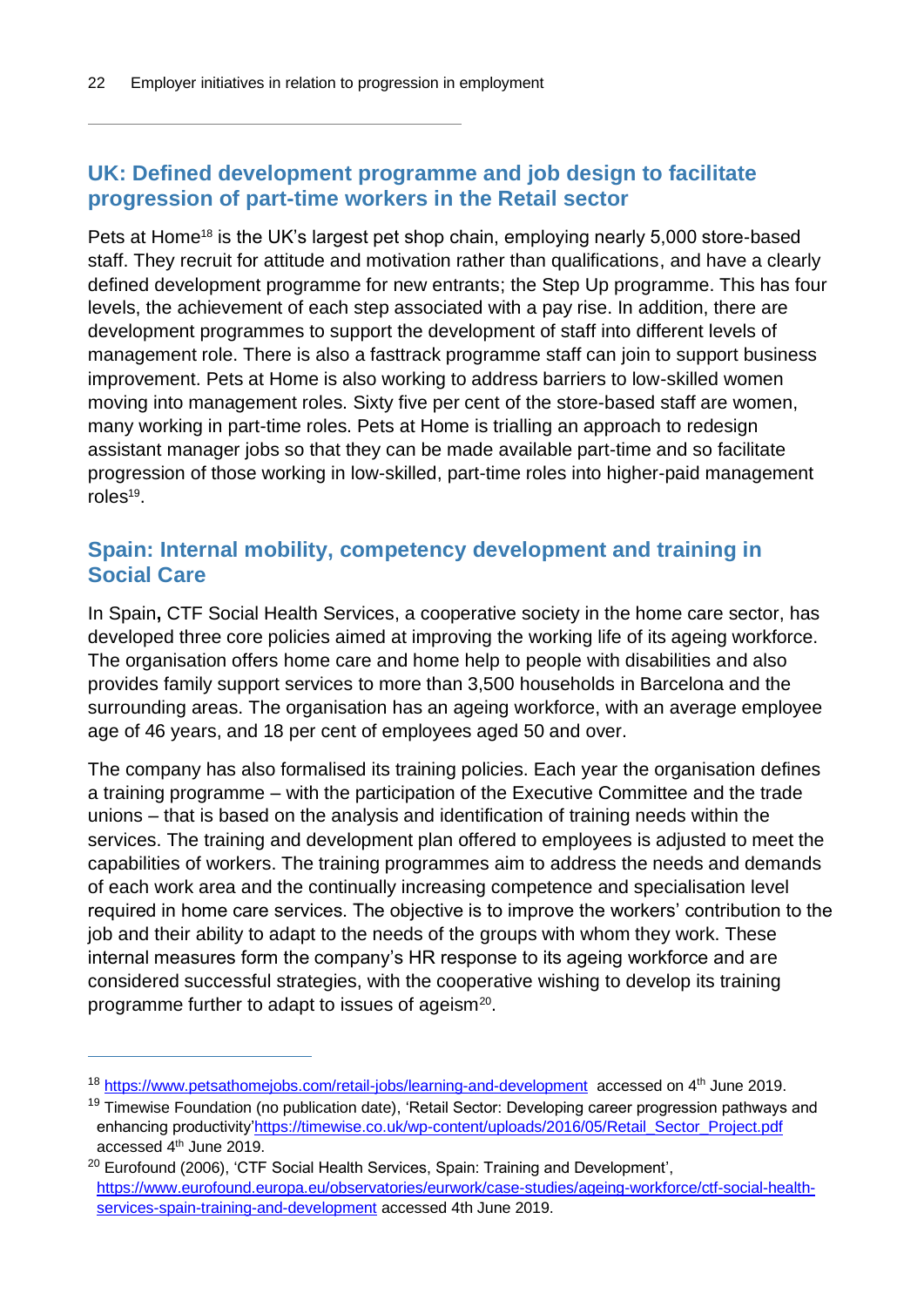The majority of employees (92 per cent) work in direct home care roles, with the remainder roles in services management and telephone assistance located at Head Office. When vacancies arise in Head Office they are offered to home care employees in the first instance, with age considered a priority factor, helping support the retention of older workers.

#### **UK: Development of a career mapping and development App in the Hospitality sector**

Rocco Forte Hotels has worked alongside Artizian to develop a structured in-house training and career progression programme for low-paid staff. The delivery of the programme is carried out via an online Application available via smartphones, tablets and computers enabling staff to have 24 hour access to their career map, training materials and on-site coaches. The App includes: a career map for all staff to identify progression opportunities; a competency framework defining what you need to know and do to progress; 24/7 access to training materials and tutorials; 24/7 access to a career coach to help staff realise their potential.

#### **Sweden: Developing specialist skills in the Care industry**

Vardaga, part of the AMBEA group, one of the leading independent providers of care in the Nordic countries, supports progression of its employees, particularly its assistant nurses (defined as low-skilled), through its Dementia Academy. Thirty three care homes within the Vardaga group are certified dementia homes. All staff in these homes go through the Dementia Academy and receive a certificate stating that they have been through that training. Individuals can undertake additional training to be appointed 'Head of Dementia Issues', a form of upskilling for staff offering greater responsibility and offering the opportunity of a salary increase. It's also seen as a great asset on the CV when applying for jobs elsewhere in the company, or more widely in the sector. Vardaga will feature as one of our in-depth case studies in the main report of the project.

#### **UK: 'Development programme for those working in the Care sector'**

A large provider of housing and residential care for vulnerable older people, Anchor, has implemented programmes to help individuals develop from care assistant to team leader, deputy care home manager and manager. Individuals request to participate in the programmes through their line managers. Nearly 30 per cent of those taking part in this programme have now been appointed to a higher level. Module training is made available to individuals that can be completed at Further Education (FE) colleges so that specific training needs can be targeted. Support is also offered to individuals transitioning into the sector through the assignment of mentors to new starters.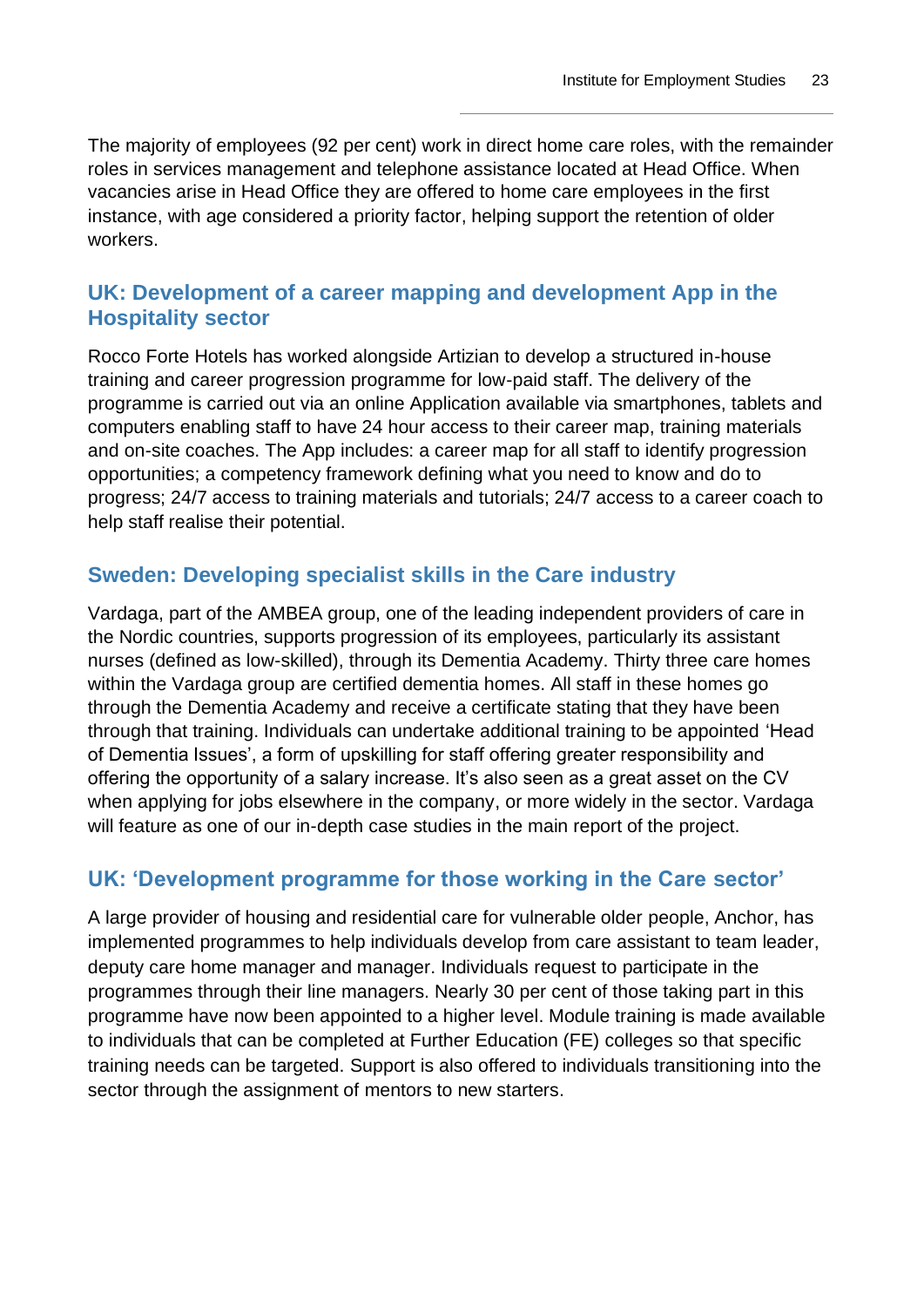#### **UK: Career conversations, training opportunities, and redeployment for older, low-skilled workers in the Care sector**

St Leger Homes, a social housing provider established by Doncaster Council, in an attempt to reduce staff turnover and lower recruitment costs launched the New Directions Programme in autumn 2015. The provider has 774 employees, with 285 in manual jobs, and more than a third are aged over 50. Many employees are also tenants in the 21,000 council-owned homes it manages. The New Directions Programme aims to retain and upskill older workers and offers them regular 'career conversations' to discuss progression opportunities. In addition, it encourages participation in training opportunities for older workers who wish to retrain or change career to stay in employment as they age. The employer also offers a redeployment register to enable older staff to request alternative employment with workloads more suited to their abilities and experience. In addition, the company hosts a work experience scheme for tenants facing age as a barrier to employment. Over a period of 12 months, the programme reduced staff turnover and generated savings of £26,000 in recruitment costs. The scheme has also meant that the skills and expertise of older workers are retained and transferred to younger employees.

#### **UK: Increasing contracted hours in the Retail sector**

In the UK, The Living Wage Foundation has worked with Hobbs $21$ , the retailer, to explore some of challenges and barriers to progression of low-paid staff. Underemployment emerged as a key issue with many staff wanting to work full-time. In addition, short contracts and staff schedules organised around consumer traffic made it hard to build in time for training and development. The consequences of voluntary turnover also negatively impacted the business with recruitment costs, lower productivity, and the time taken to get new staff up to speed with working practices. Hobbs has been trialling a range of interventions including increased contracted hours and weekly paid training.

EE, part of the British Telecom group, was experiencing high turnover amongst its retail workforce. In mid-2015, 60 per cent of retail staff who were working less than 25 hours per week were leaving within the first 12 months of joining. Supported by the Living Wage Foundation, EE identified that staff that stayed longer were more productive. The use of short-term contracts was identified as the main driver of high staff turnover. The negative impacts of high staff turnover included higher recruitment costs, understaffing and a loss of knowledge and skills. EE introduced a new contract minimum of 25 hours for new retail employees, and offered an uplift in basic working hours for all those who wanted it. 650 employees from across 330 stores have chosen to increase their working week by an average of 9.2 hours – translating to about £4,500 more per year. After six months, the

 $21$  Living Wage Foundation (2016), 'The Living Wage Foundation's 'good jobs' in retail project', <https://www.livingwage.org.uk/sites/default/files/Hobbs%20EE%20-%20Toolkit.pdf>accessed on 4<sup>th</sup> June 2019.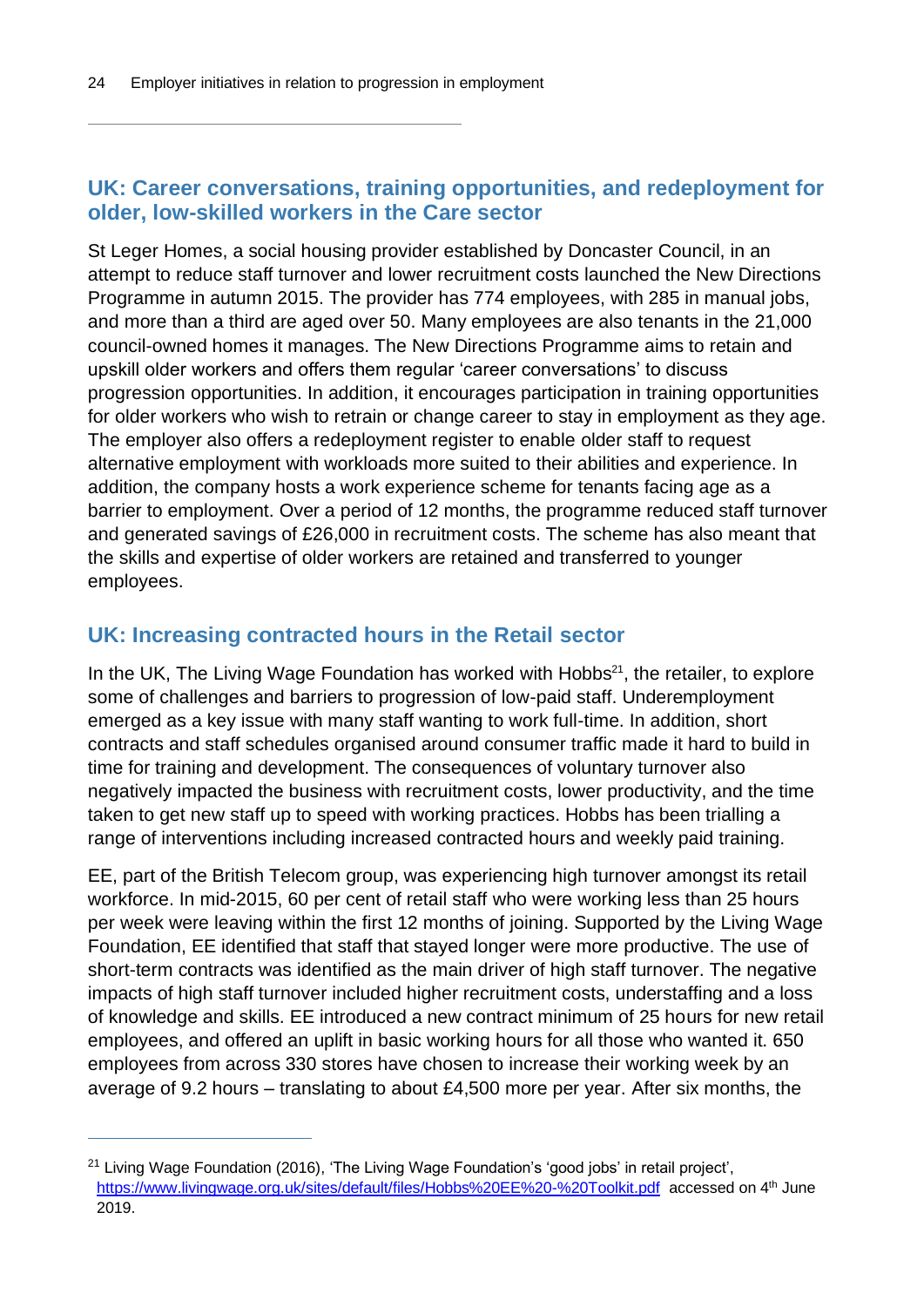rate of employee attrition amongst this group was 25per cent, lower than the rest of the retail population.

#### **UK: Shared Skills Academy in the Retail sector**

Realm, an organisation that managers the London Designer Outlet retail area in London, established a skills academy (the LDO Skills Academy) to support the development of retail staff working at a number of high-profile retailers located at the LDO centre. The academy provided on-site specialist training, with individual training plans and mentoring to support understanding of the retail sector. In addition, several retailers located at the centre worked together to define how talented people could progress a career in retail. The initiative has increased awareness amongst participants of the opportunity and skills required to progress within store, and more generally in the retail sector; promotion of skills academy graduates within and across businesses in the retail sector; improvement in mystery shopper results for participating stores; and highlighted best practice for employers in recruitment and development.

#### **UK: Career development courses and training and development practices in the Health sector**

In the UK health sector, a National Health Service (NHS) Trust in the east of England offers career development courses tailored specifically to older employees. The courses are based on the NHS Career Framework which was designed to improve career development and job satisfaction for NHS employees. The aim of the framework is to encourage individuals to learn new skills and take on additional responsibilities, thus enabling them to progress within their organisation. <sup>22</sup> The career management courses offered by the Trust outline the possible career paths open to older employees and illustrate how older employees can progress from one job level to the next, or move to other departments.

In another NHS Trust in London<sup>23</sup>, UK, historical difficulties in recruiting nursing staff have meant that the organisation has always tried to recruit and retain older employees. Policies relating to recruitment processes, training and development practices, and retirement arrangements ensure there is no discrimination on the grounds of age. Opportunities for training have been directed to older nurses who have returned to employment, to ensure that all employees can advance in their careers. In addition, the Trust offered a degree of flexibility in the retirement age for nurses, which has enabled many staff to remain in their posts past the normal retirement age. This has helped to retain employees with valuable skills and experience.

<sup>&</sup>lt;sup>22</sup> <https://www.healthcareers.nhs.uk/career-planning/resources/nhs-career-framework> accessed on 4th June 2019.

<sup>&</sup>lt;sup>23</sup> Eurofound (2005) 'Newham NHS Trust: Training and Development' [https://www.eurofound.europa.eu/observatories/eurwork/case-studies/ageing-workforce/newham-nhs-trust](https://www.eurofound.europa.eu/observatories/eurwork/case-studies/ageing-workforce/newham-nhs-trust-united-kingdom-training-and-development)[united-kingdom-training-and-development](https://www.eurofound.europa.eu/observatories/eurwork/case-studies/ageing-workforce/newham-nhs-trust-united-kingdom-training-and-development) accessed on 4th June 2019.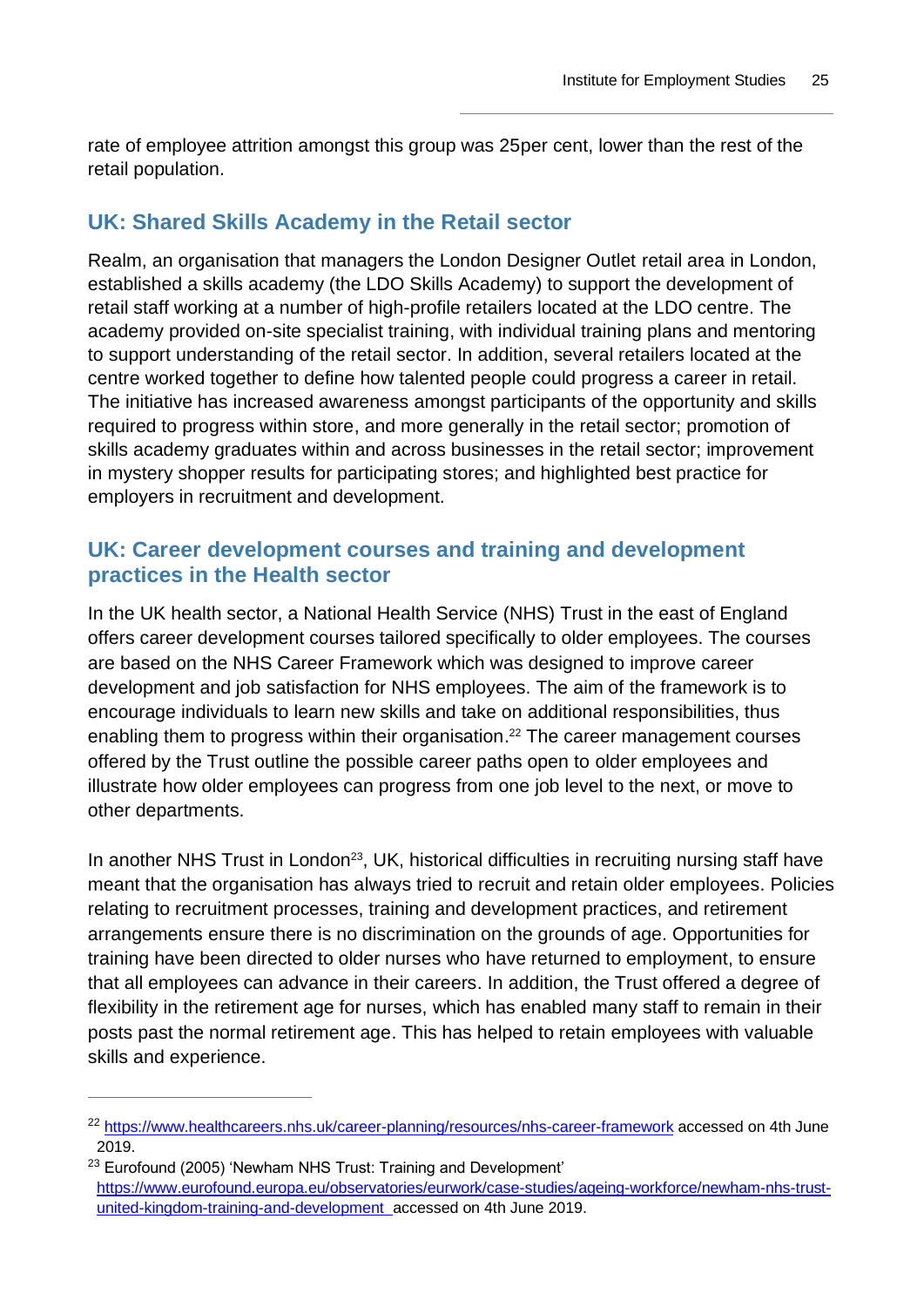#### **UK: Support to gain qualifications and flexible working arrangements for older workers in the Care sector**

At a residential care home based in Gloucestershire in the UK, in which almost a third of its 212 staff are aged 50+, the employer encourages older employees (aged 50+) to return to training to gain qualifications such as National Vocational Qualifications (NVQs) to facilitate their career progression. The employer also supports flexible working to enable older workers to find a working arrangement that supports them to remain in employment longer. The organisation reported lower levels of sickness absence, improved care delivery, staff retention and workforce stability as a result.

In a care and support organisation in the West Midlands, training support is targeted at older workers who have changed career to enter social care at a later age. And similarly at another social care SME, training for NVQ qualifications and apprenticeships is made available to all employees, but a particular emphasis is placed on the business benefits of funding training for older workers. Within this organisation, training support has resulted in improved staff retention and, in turn, savings on recruitment costs and improved care quality as recognised by its Care Quality Commission (CQC) inspection report and rating.

A national home care provider, Home Instead Senior Care, specialises in providing nonmedical care and companionship in the home for older people, alongside delivering specialist dementia care and end of life and respite care. It is committed to tackling workplace ageism, and believes older workers' life skills are a perfect complement for its CAREGiver roles. It actively recruits people aged in their 60s, 70s and 80s to care for its elderly clients. Some 40 per cent of its CAREGivers are currently aged 50 or over. The company provides ongoing training and development opportunities to all CAREGivers, including City and Guilds specialist dementia training and end of life training, in recognition of the fact that "many people aged over 50 want to continue to develop their careers, learn new skills, try new things and also share their work and life experiences" (Home Instead Senior Care, 2018).

#### **UK: Apprenticeship funding for older workers in Retail**

In the retail sector in the UK, The Co-operative provides £0.5m of top-up funding to apprenticeship programmes for older applicants because this cohort cannot access government funded apprenticeship support. This has resulted in 393 apprentices aged 50-59 and 62 apprentices aged 60+ being recruited (BITC, 2017).<sup>24</sup>

 $^{24}$ Business in the Community (2017), 'Business Champion for Older Workers: Stories from business', [https://age.bitc.org.uk/sites/default/files/business\\_champion\\_stories\\_from\\_business.pdf](https://age.bitc.org.uk/sites/default/files/business_champion_stories_from_business.pdf) accessed on 4th June 2019.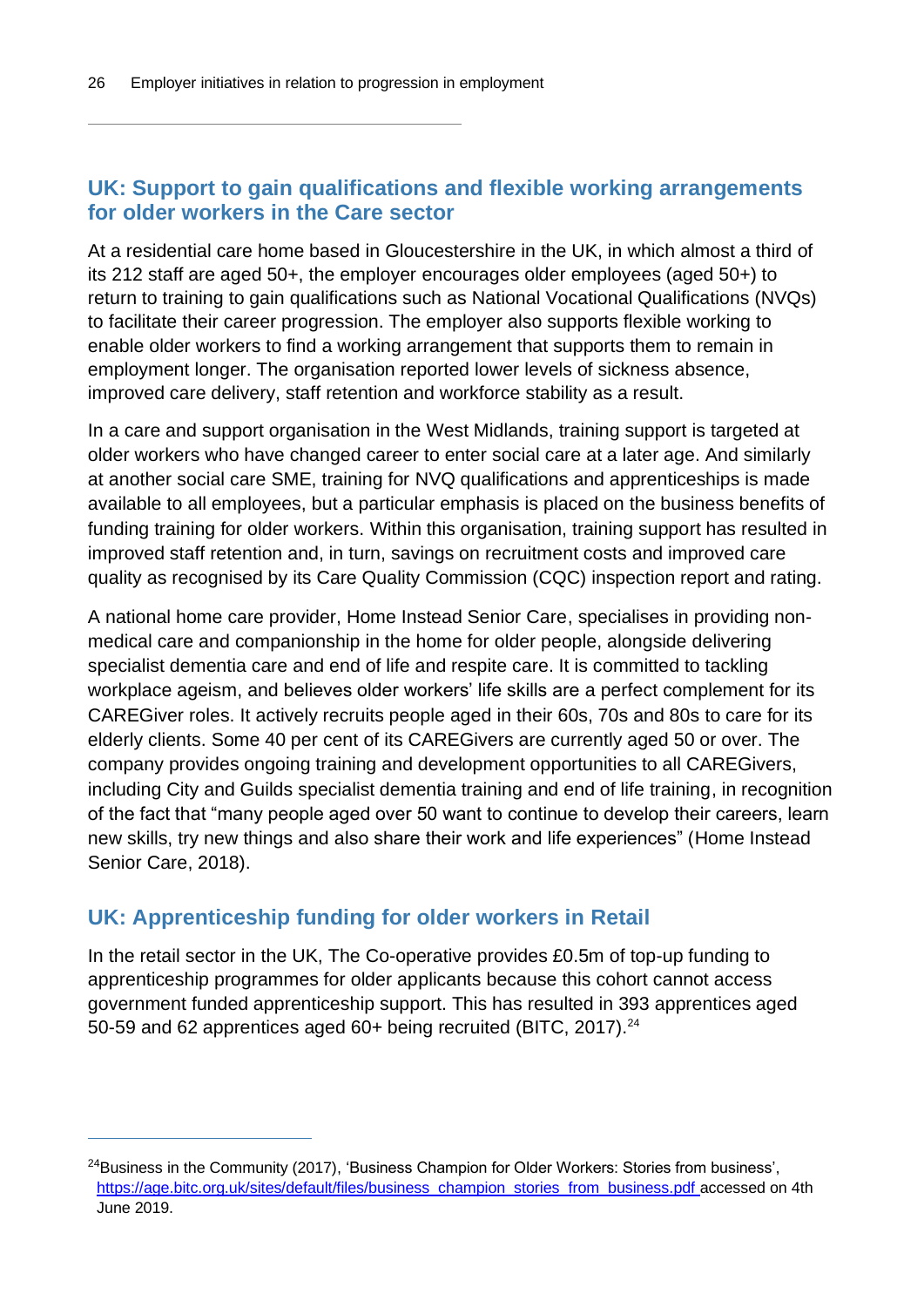#### **Germany: Lifelong learning, corporate identity and retirement transitions in Social Care**

Also in Germany**,** in Mönchengladbach, in the care sector, Sozial-Holding der Stadt Mönchengladbach GmbH, has focused on older workers in recognition of increasing pressures in the sector for higher standards of care. The company supports positive images of ageing, establishing a company motto of '"We are older than 50 – so what?"' as a fundamental part of the corporate identity. This is also mirrored in the company's commitment to ensure that all age groups are considered when recruiting new staff. The company has also developed a professional competence (lifelong learning) policy as it is viewed as essential to continually develop the knowledge and skills of employees. The company has attempted to motivate employees of all ages to participate in special education, training and further education and has offered to support employees to achieve new qualifications. In addition, the company offers older employees a transition into retirement by offering a different, smaller job opportunity in a different field or with different task responsibilities than their current role. This has been accepted by between half and two thirds of eligible employees.

#### **Spain: Investment in the development of line management capability**

Ausolan, a Catering and Cleaning services company in Spain, adjusted its approach to people management following a number of acquisitions and a realisation that as a service provider, ultimately the quality of the work and productivity rested on the capability and motivation of its, largely, low-skilled staff. As a result, the company invested in the development of its staff, including development of the people management capability of its line managers. A more in-depth case study will be provided as part of the main report.

#### <span id="page-26-0"></span>**7.2.1 Benefits of employer practice**

Looking across the case study examples collected to date, there are a number of benefits that emerge for both employers and individuals of adopting approaches to support the progression of low-skilled workers. An initial list of benefits is illustrated in Table 7.1 below. There are likely to be others that emerge in the further course of this research, in particular from the employer case studies to be undertaken as the next phase in this research.

| <b>Benefits for Employers</b>                 | <b>Benefits for individuals</b>                                                     |  |
|-----------------------------------------------|-------------------------------------------------------------------------------------|--|
| Retention of knowledge, skills and experience | Development of (specialist), marketable<br>skills                                   |  |
| Improved service quality                      | Increased pay                                                                       |  |
| More diverse management population            | Promotions to more senior roles                                                     |  |
| Lower sickness absence                        | Adjustments to existing roles/new roles that<br>fit in with other commitments/needs |  |
| Reduced turnover                              | Enable staying in work/role longer than                                             |  |

#### **Table 7.1 Benefits of employer practice**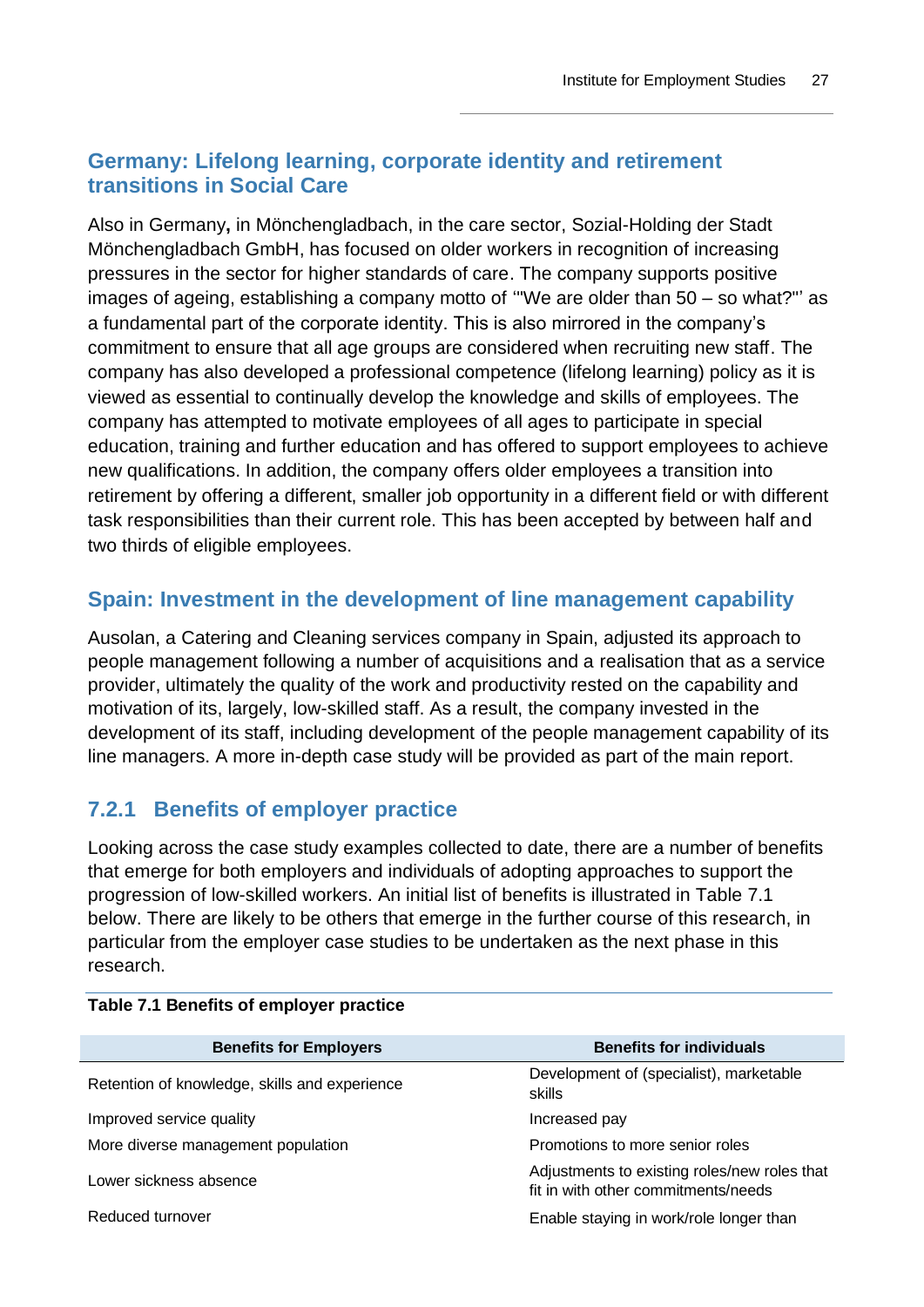Greater efficiency and employee commitment achieved through employees' who know the business, its values, routines and practices

might otherwise be the case Increased productivity Enable individuals to fully utilise their skills/potential

> Opportunities to discuss and develop career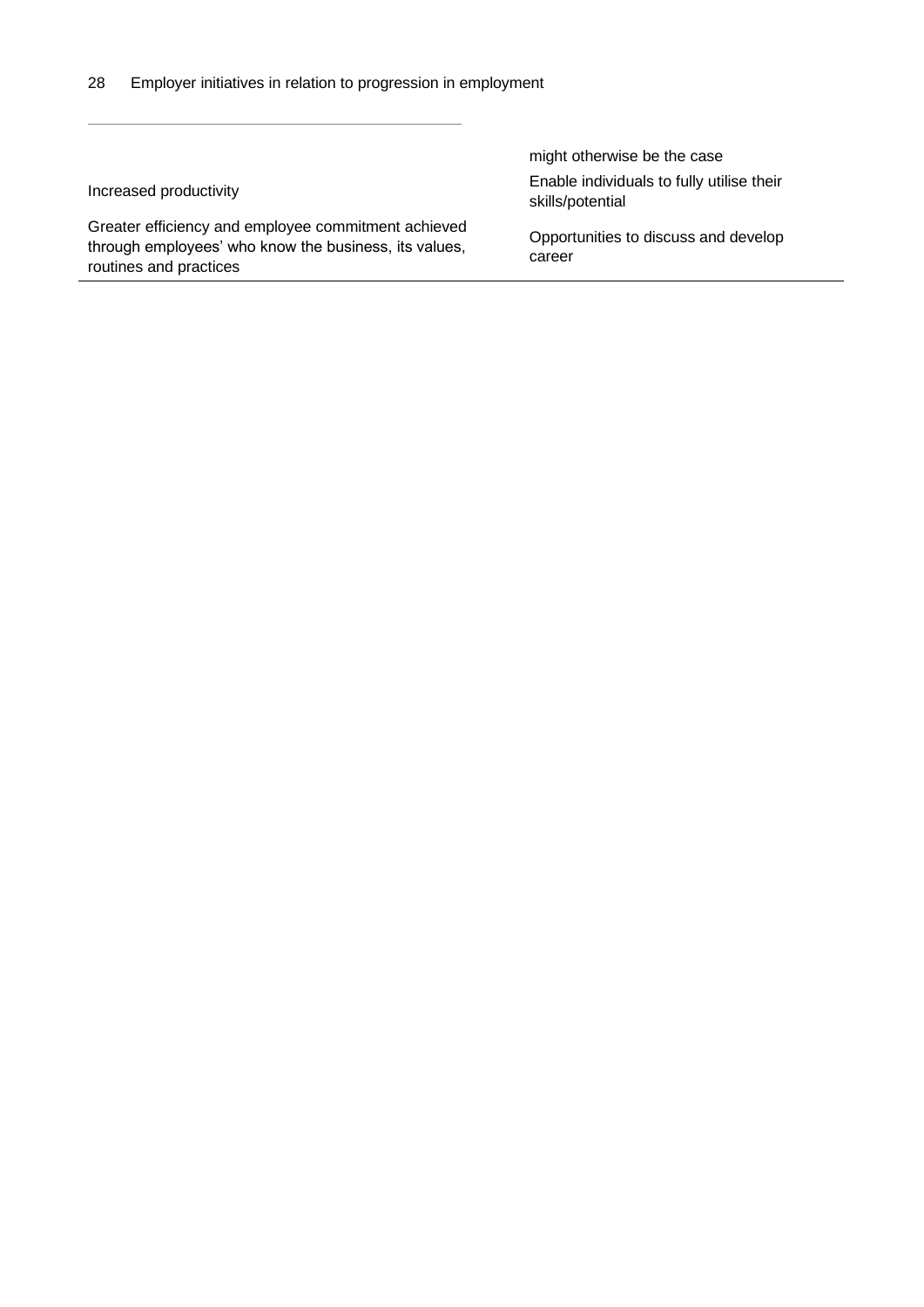### <span id="page-28-0"></span>**Concluding remarks and next steps**

The existing literature highlights that in spite of, and despite sharing, many challenges relating to market pressures, employers appear to make different choices with respect to how they manage and develop low-skilled employees. This initial scan of the available literature has identified promising examples of employer practice in terms of progressing low-skilled staff, and indeed, has identified a wide range of practice. The next phase of the project, the employer case studies, will be central to exploring in detail their motivations, challenges, trade-offs, learning, practices and the benefits achieved. These will be central to the final employer toolkit and encouraging other employers to support the progression of their low-skilled workers.